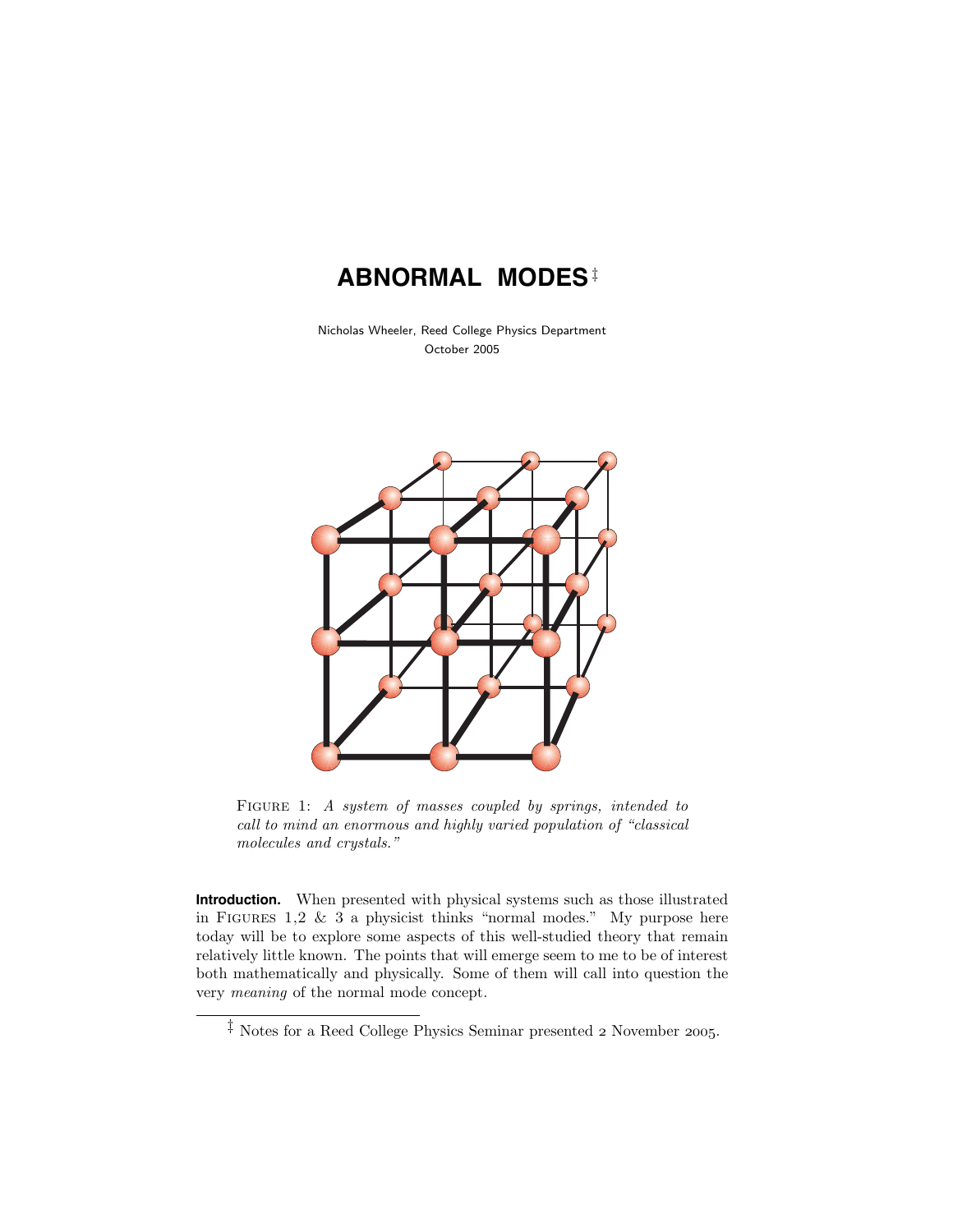**1. Setting up the problem.** Look to the system illustrated below. From the Lagrangian

$$
L = \frac{1}{2} \{ m_1 \dot{x}_1^2 + m_2 \dot{x}_2^2 \} - \frac{1}{2} \{ k_1 x_1^2 + K(x_2 - x_1)^2 + k_2 x_2^2 \}
$$

we obtain the coupled equations of motion

$$
m_1\ddot{x}_1 + k_1x_1 - K(x_2 - x_1) = 0
$$
  

$$
m_2\ddot{x}_2 + k_2x_2 + K(x_2 - x_1) = 0
$$



FIGURE 2: A simple system of coupled oscillators

In matrix notation

$$
L = \frac{1}{2}\dot{\boldsymbol{x}}^{\mathsf{T}}\mathbb{M}\dot{\boldsymbol{x}} - \frac{1}{2}\boldsymbol{x}^{\mathsf{T}}\mathbb{K}\boldsymbol{x}
$$
\n(1)

where  $M$  and  $K$  are the real symmetric matrices

$$
\mathbb{M} = \begin{pmatrix} m_1 & 0 \\ 0 & m_2 \end{pmatrix} \text{ and } \mathbb{K} = \begin{pmatrix} k_1 + K & -K \\ -K & k_2 + K \end{pmatrix}
$$

In this notation the equations of motion become

$$
\mathbb{M}\ddot{x} + \mathbb{K}x = \mathbf{0} \tag{2}
$$

Here it is the off-diagonal elements of  $K$  that serve to couple the equations of motion. Had we been working from Figure 3 we would have had

$$
L_1 \ddot{q}_1 + M \ddot{q}_2 + C_1^{-1} q_1 = 0
$$
  

$$
L_2 \ddot{q}_2 + M \ddot{q}_1 + C_2^{-1} q_2 = 0
$$

which can be cast in the form (2) with

$$
\mathbb{M} = \begin{pmatrix} L_1 & M \\ M & L_2 \end{pmatrix} \quad \text{and} \quad \mathbb{K} = \begin{pmatrix} C_1^{-1} & 0 \\ 0 & C_2^{-1} \end{pmatrix}
$$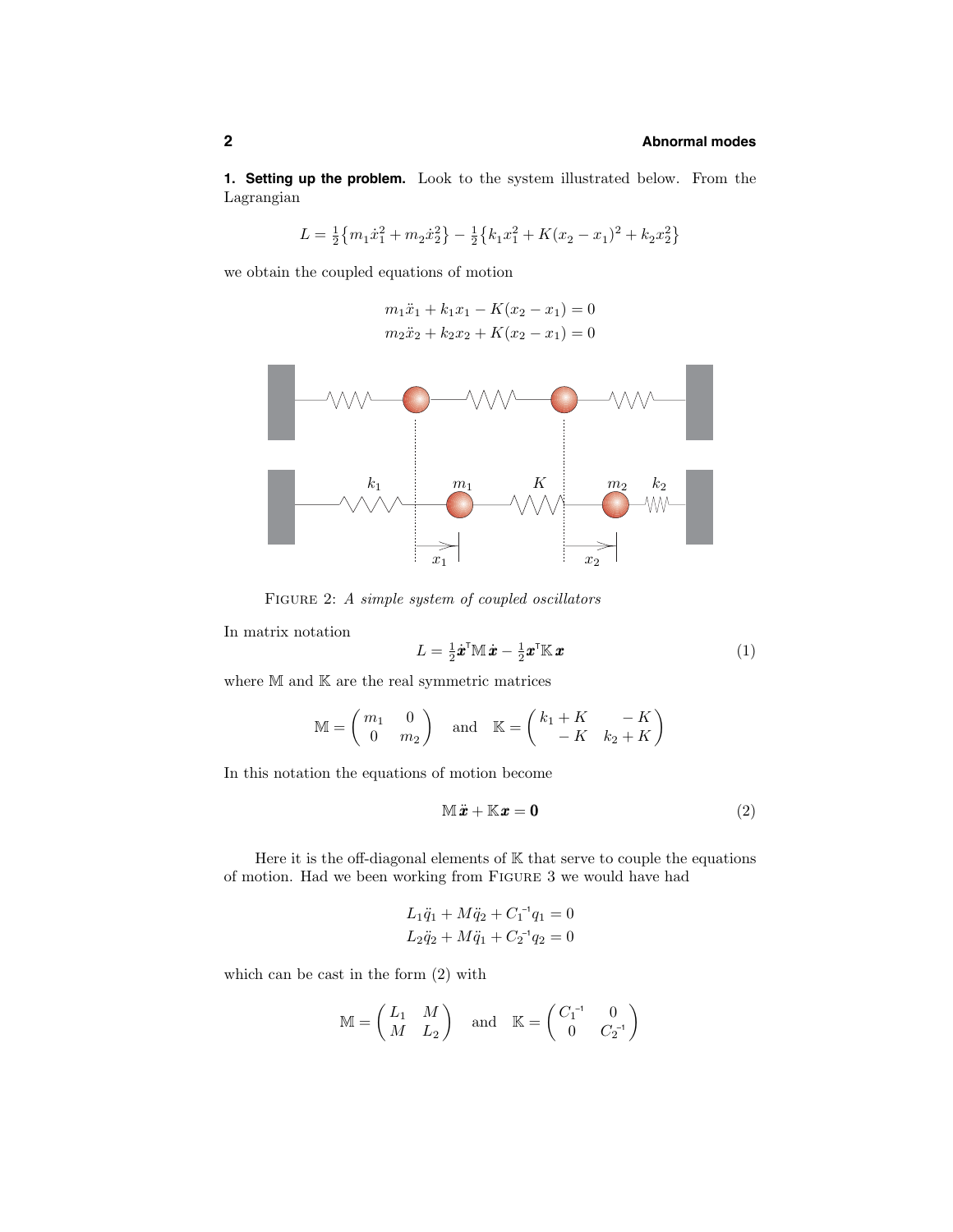#### **Setting up the problem 3**



FIGURE 3: Electrical analog of the mechanical system shown in the first figure. It is established in the text that the analogy is not quite perfect.

Notice that it is the off-diagonal elements not of  $K$  but of M—the coefficients of mutual inductance—that serve to couple the circuit equations. So (small point!) the so-called "electro-mechanical analogy" is in this respect (also in another, as will emerge) not quite perfect.

Thus is our initial attention directed to *n*-variable systems of the type

$$
L = \frac{1}{2}\dot{\boldsymbol{x}}^{\mathsf{T}}\mathbb{M}\dot{\boldsymbol{x}} - \frac{1}{2}\boldsymbol{x}^{\mathsf{T}}\mathbb{K}\boldsymbol{x}
$$
\n<sup>(1)</sup>

and to differential equations of motion of the coupled linear form

$$
\mathbb{M}\ddot{x} + \mathbb{K}x = \mathbf{0} \tag{2}
$$

Note the equations themselves provide no indication of whether (in—say—the case  $n = 6$ ) we have in mind

- the motion of one particle in 6-space;
- the motion of two particles in 3-space;
- the motion of three particles in 2-space;
- the motion of six particles in 1-space.

Note also that if we take (1) as our point of departure then the symmetery of  $M$  and  $K$  can be assumed witout loss of generality, but if we proceed from  $(2)$ then symmetry must be explicitly stipulated (in its absence we are dealing with a system that lies beyond the reach of the Lagrangian formalism). Symmetry forces the eigenvalues  $\{m_1, m_2, \ldots, m_n\}$  and  $\{k_1, k_2, \ldots, k_n\}$  of the real matrices  $M$  and  $K$  to be real. The energy of such a system is given by

$$
E = \tfrac{1}{2} \dot{\pmb{x}}^\intercal \mathbb{M} \, \dot{\pmb{x}} + \tfrac{1}{2} \pmb{x}^\intercal \mathbb{K} \, \pmb{x}
$$

and from the invariable non-negativity of energy<sup>1</sup> it follows that all eigenvalues are positive; *i.e.*, that the matrices  $M$  and  $K$  are positive-definite.

The problem of solving equations (2) can be approached in several ways:

 $1$  Obvious for mechanical systems, this holds also for their electrical analogs.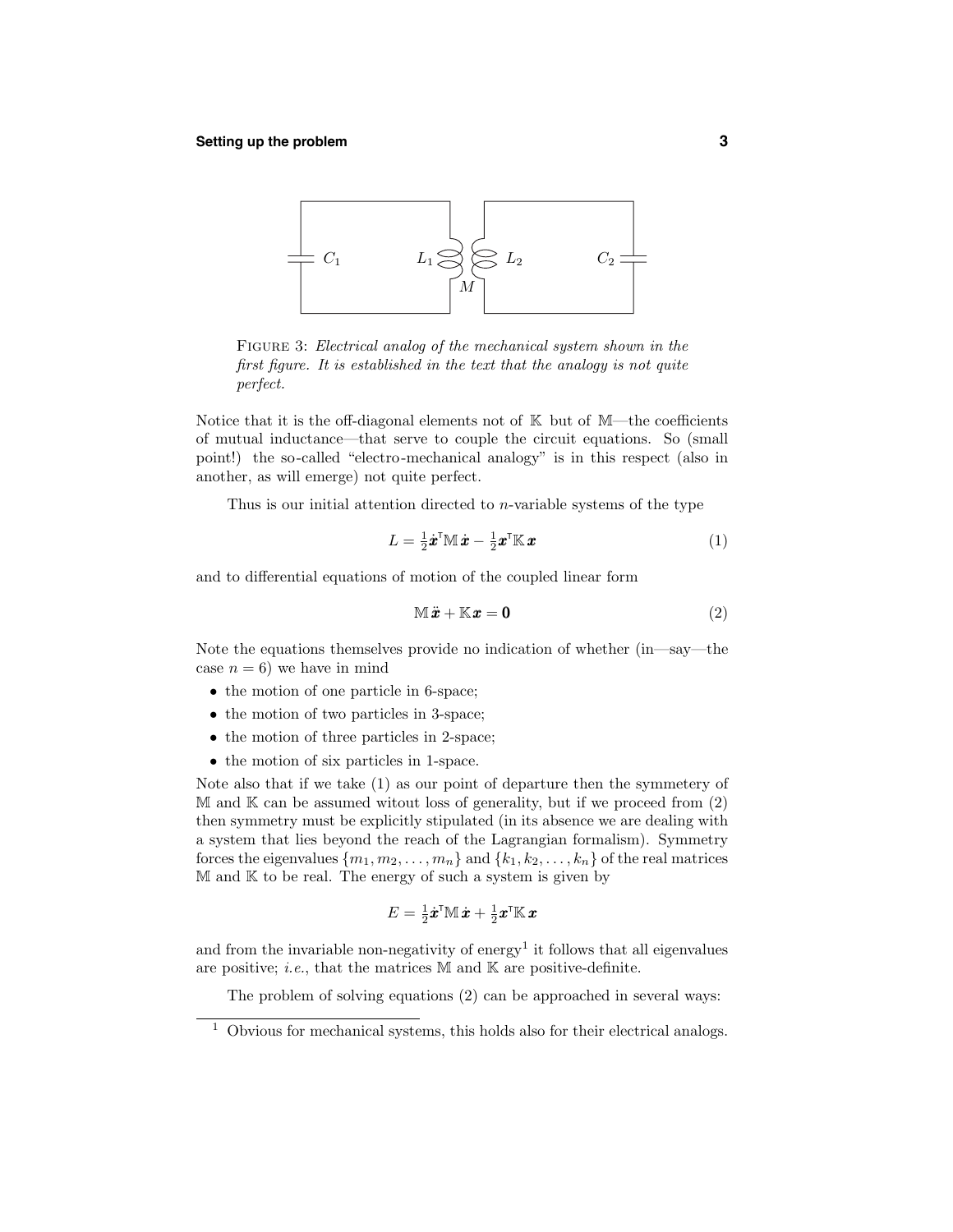**2. Solution of the equations of motion "by Ansztz."** Let us exercise our option made available by the facts that  $(i)$  M and K are real and  $(ii)$  the equations of motion are linear—to construe *x* to be the real part of a complex variable  $z = x + iy$ . Assume that the variables  $z_i$  move in harmonic synchrony:

ANSATZ: 
$$
\mathbf{z}(t) = \mathbf{Z}e^{i\omega t}
$$

Equation (2) then supplies

$$
\big(\mathbb{K} - \omega^2 \mathbb{M}\big) \boldsymbol{Z} = \boldsymbol{0}
$$

From det  $(\mathbb{K} - \omega^2 \mathbb{M}) = 0$  we obtain roots  $\{\omega_1^2, \omega_2^2, \dots, \omega_n^2\}$  and by command

$$
\texttt{NullSpace} \left[ \, \mathbb{K} - \omega_j^2 \mathbb{M} \, \right]
$$

we obtain linearly independent vectors  $\{Z_1, Z_2, \ldots, Z_n\}$ , each of which is (by the reality of  $\mathbb{K} - \omega_j^2 \mathbb{M}$ ) proportional to a *real* vector:

$$
\boldsymbol{Z}_j = A_j e^{i\delta_j} \cdot \boldsymbol{X}_j
$$

Thus are we led to solutions

$$
\mathbf{x}(t) = \text{real part of } \left\{ e^{i\omega_1 t} \mathbf{Z}_1 + e^{i\omega_2 t} \mathbf{Z}_2 + \dots + e^{i\omega_n t} \mathbf{Z}_n \right\}
$$
  
=  $A_1 \cos(\omega_1 t + \delta_1) \mathbf{X}_1 + A_2 \cos(\omega_2 t + \delta_2) \mathbf{X}_2 + \dots + A_n \cos(\omega_n t + \delta_n) \mathbf{X}_n$ 

where the  $\{A_1, \delta_1, A_2, \delta_2, \ldots, A_n, \delta_n\}$  might be chosen to achieve conformity with prescribed initial data  $\{\boldsymbol{x}(0), \dot{\boldsymbol{x}}(0)\}.$ 

**EXAMPLE**: Look to the case

$$
\mathbb{M} = \begin{pmatrix} 2 & 1 \\ 1 & 3 \end{pmatrix}, \quad \mathbb{K} = \begin{pmatrix} 3 & 2 \\ 2 & 7 \end{pmatrix}
$$

—both of which are obviously real/symmetric and demonstrably positive-definite. From det  $(\mathbb{K} - \omega^2 \mathbb{M}) = 0$  we obtain

$$
\omega_1 = \pm 1.53566
$$
  

$$
\omega_2 = \pm 1.20073
$$

NullSpace commands now give

$$
\boldsymbol{Z}_1 = \begin{pmatrix} -0.20871 \\ 1 \end{pmatrix} \quad \text{and} \quad \boldsymbol{Z}_2 = \begin{pmatrix} -4.79129 \\ 1 \end{pmatrix}
$$

which are obviously real and demonstrably M-orthogonal. After M-normalization those vectors become

$$
\boldsymbol{X}_1 = \begin{pmatrix} -0.127737 \\ 0.612025 \end{pmatrix}, \quad \boldsymbol{X}_2 = \begin{pmatrix} -0.763992 \\ 0.159454 \end{pmatrix}
$$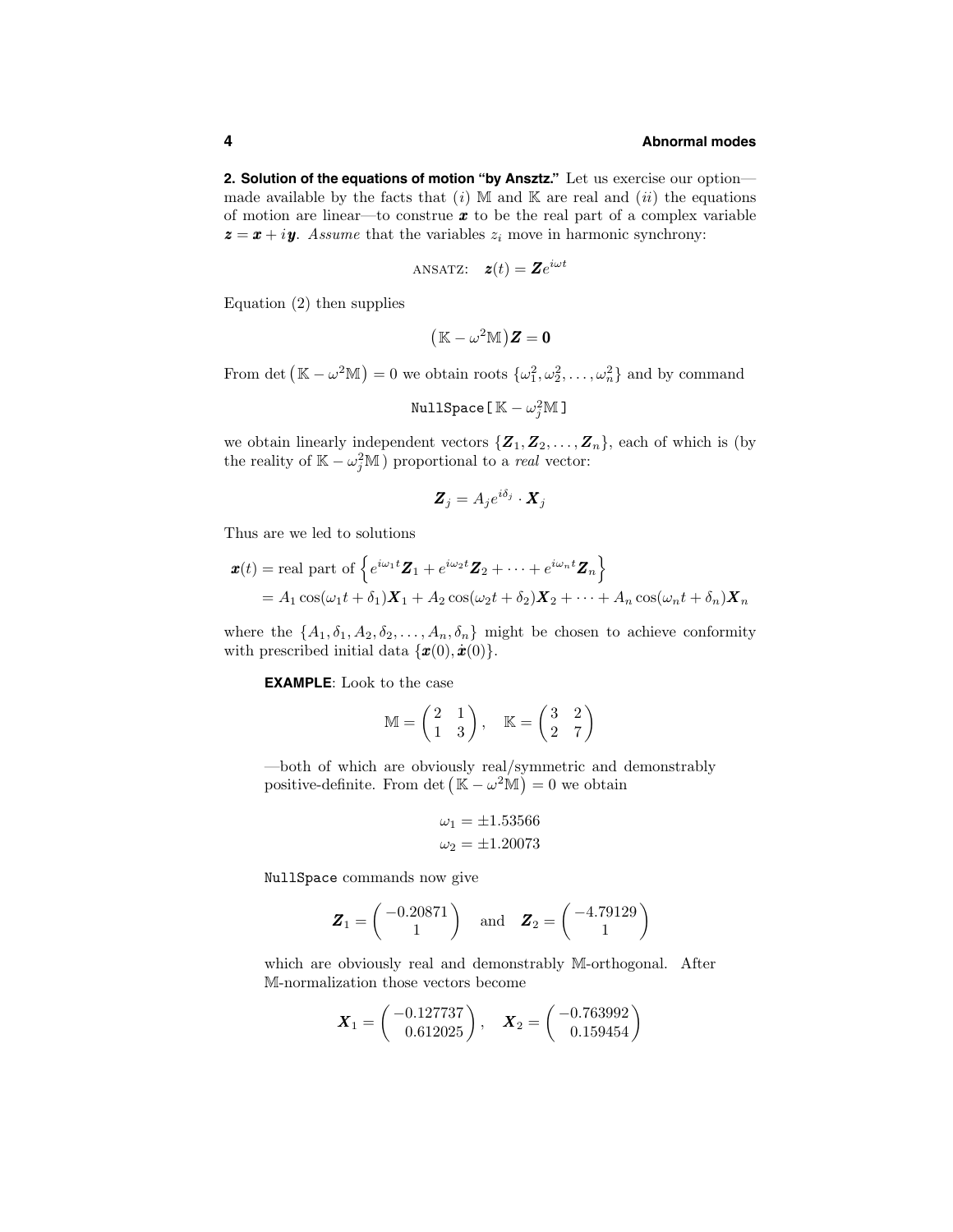# **Solution by Ansatz 5**

which are M-orthonormal:

$$
\bm{X}_i^{\sf T}\mathbb{M}\,\bm{X}_j=\delta_{ij}
$$

By calculation we confirm that

$$
\boldsymbol{z}_1(t) = e^{i\omega_1 t} \boldsymbol{X}_1
$$
 and  $\boldsymbol{z}_2(t) = e^{i\omega_2 t} \boldsymbol{X}_2$ 

are indeed solutions of  $M\ddot{\mathbf{z}} + \mathbb{K}\mathbf{z} = \mathbf{0}$ . Writing

$$
\boldsymbol{x}(t) = (a_1 \cos \omega_1 t + b_1 \sin \omega_1 t)\boldsymbol{X}_1 + (a_2 \cos \omega_2 t + b_2 \sin \omega_2 t)\boldsymbol{X}_2
$$

we find that imposition of the initial conditions

$$
\boldsymbol{x}(0) = \begin{pmatrix} 1 \\ 0 \end{pmatrix}, \quad \dot{\boldsymbol{x}}(0) = \begin{pmatrix} 0 \\ 1 \end{pmatrix}
$$

requires that we set

 $a_1 = 0.35655$ ,  $b_1 = 1.11244$ ,  $a_2 = -1.36853$ ,  $b_2 = -0.23788$ 

Graphs derived from the resulting  $\mathbf{x}(t)$  are shown below:



FIGURE 4: Graph of  $x(t)$ , interpreted as a reference to the motion  $x_1(t)$  and  $x_2(t)$  of two points in one dimension.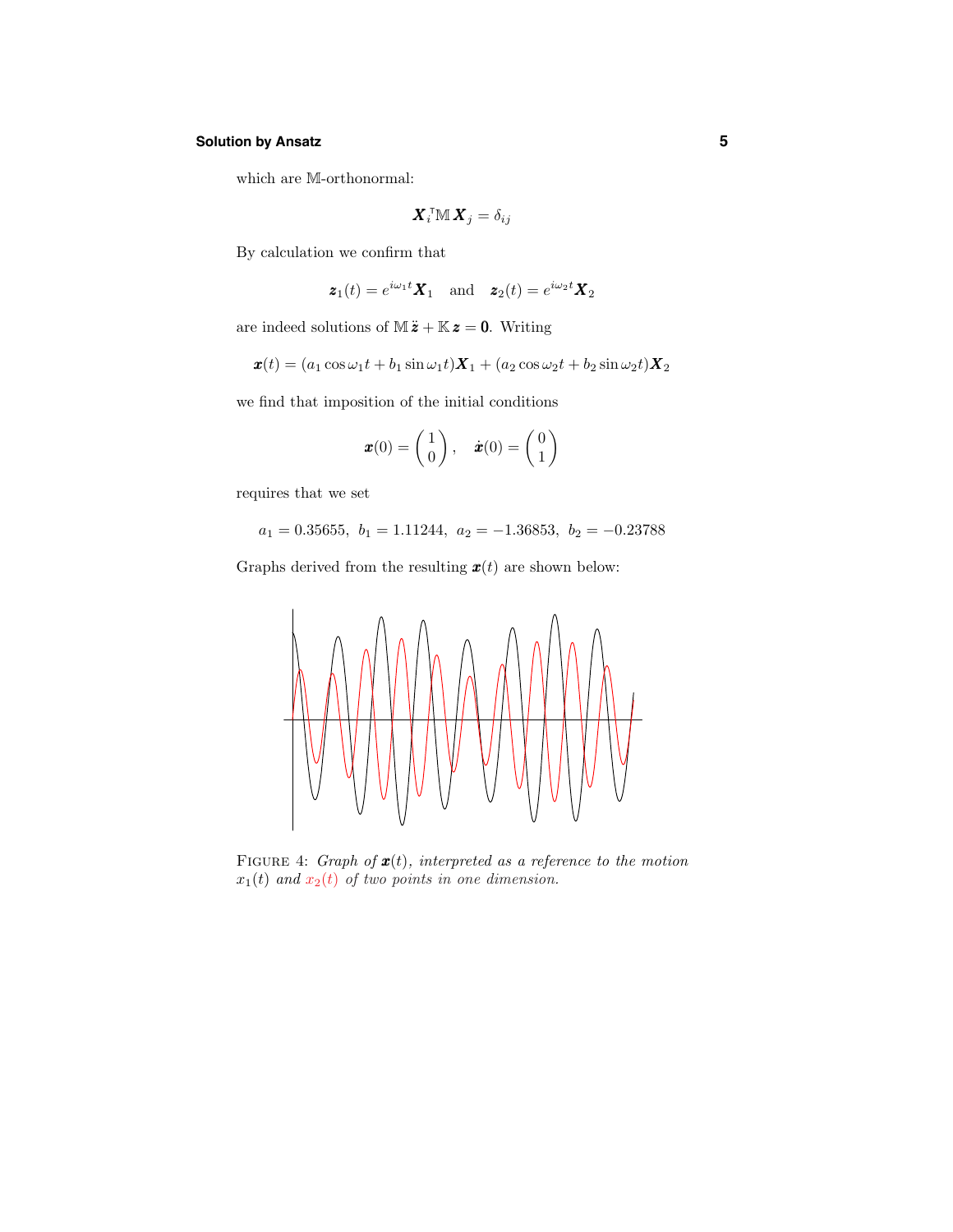

Figure 5: Exactly the same information as was presented in the preceding figure, displayed here as though it referred to the motion of a single point in 2-space.



FIGURE 6: In the preceding pair of figures *t* ran from 0 to 41. Here it runs from 0 to 250. Closure requires that  $\omega_1/\omega_2$  be rational.

**3. Solution by simultaneous diagonalization.** Established properties of M assure that it can always be developed

$$
\mathbb{M} = \mathbb{R}^{\mathsf{T}} \begin{pmatrix} m_1 & 0 & \dots & 0 \\ 0 & m_2 & \dots & 0 \\ \vdots & \vdots & \ddots & \vdots \\ 0 & 0 & \dots & m_n \end{pmatrix} \mathbb{R}
$$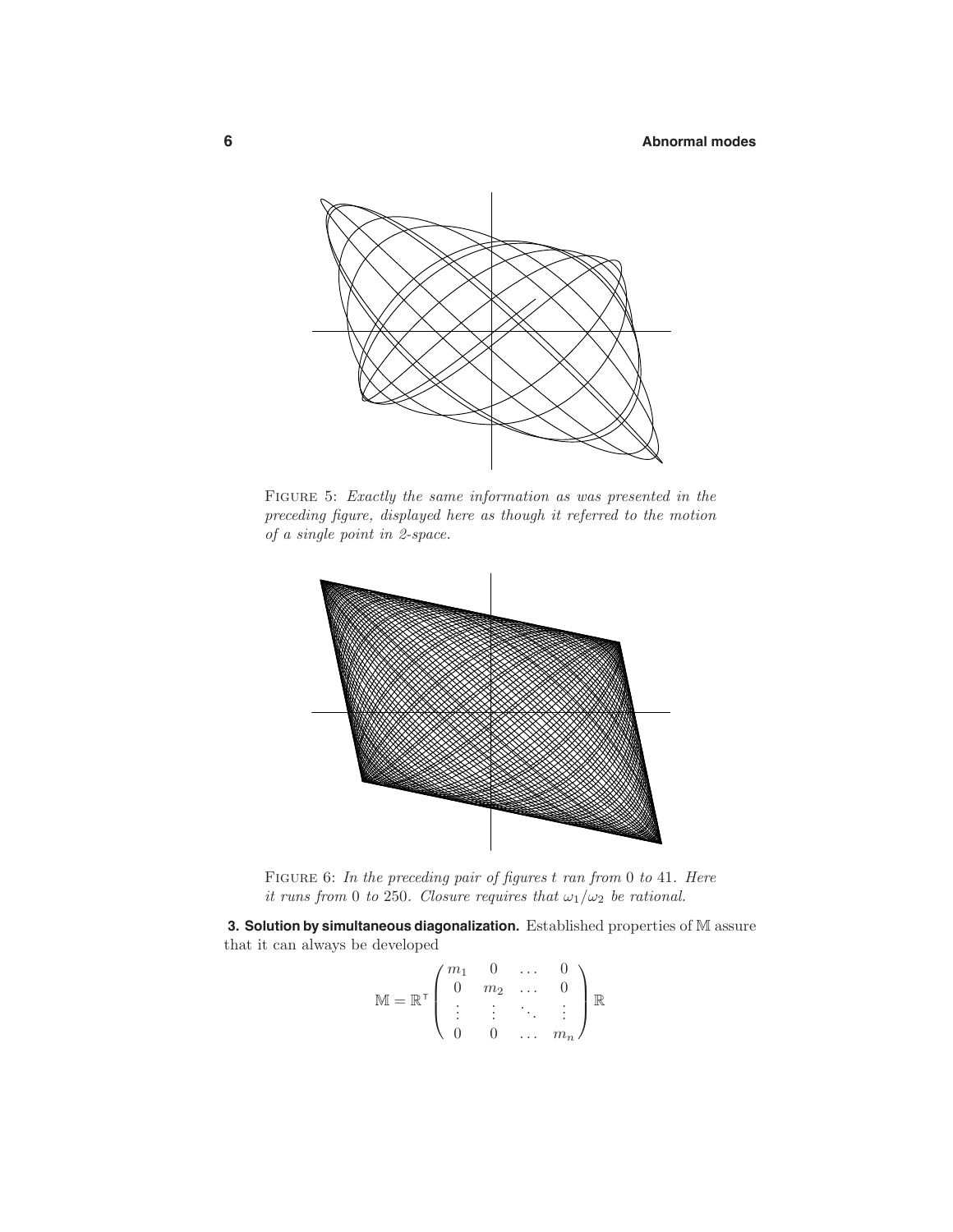## **Simultaneous diagonalization 7**

where  $\mathbb R$  is a rotation matrix and  $\{m_1, m_2, \ldots, m_n\}$  are the eigenvalues of M (which, as previously remarked, are positive for a physical reason). It follows that we can write

$$
\mathbb{M} = \mathbb{N}^{\mathsf{T}}\mathbb{N} \quad \text{with} \quad \mathbb{N} = \begin{pmatrix} \sqrt{m_1} & 0 & \dots & 0 \\ 0 & \sqrt{m_2} & \dots & 0 \\ \vdots & \vdots & \ddots & \vdots \\ 0 & 0 & \dots & \sqrt{m_n} \end{pmatrix} \mathbb{R} \tag{3}
$$

The Lagrangian (1) can therefore be rendered

$$
L = \frac{1}{2}\dot{\boldsymbol{x}}^{\mathrm{T}}\mathbb{N}^{\mathrm{T}}\mathbb{N}\dot{\boldsymbol{x}} - \frac{1}{2}\boldsymbol{x}^{\mathrm{T}}\mathbb{N}^{\mathrm{T}}\boldsymbol{\Omega}^{2}\mathbb{N}\boldsymbol{x}
$$
  
=  $\frac{1}{2}\dot{\boldsymbol{y}}^{\mathrm{T}}\mathbb{I}\dot{\boldsymbol{y}} - \frac{1}{2}\boldsymbol{y}^{\mathrm{T}}\boldsymbol{\Omega}^{2}\boldsymbol{y}$  (4)

where  $y = Nx$  and  $\Omega^2$  is the positive-definite real symmetric matrix defined

$$
\Omega^2 = (\mathbb{N}^{\mathsf{T}})^{-1} \mathbb{K} (\mathbb{N})^{-1}
$$
 (5)

The equations of motion have now become

$$
\ddot{\mathbf{y}} + \Omega^2 \mathbf{y} = \mathbf{0} \tag{6}
$$

Proceeding now as before, we look for solutions of the harmonically synchronized form

$$
\mathbf{y}(t) = \text{real part of } \mathbf{n}e^{i\omega t}
$$

Equation (6) then assumes the classic form

$$
\left(\,\mathbf{P}^2 - \omega^2\mathbb{I}\,\right)\mathbf{n} = \mathbf{0} \tag{7}
$$

We write  $\{\omega_1^2, \omega_2^2, \ldots, \omega_n^2\}$  to describe the spectrum of  $\mathbb{R}^2$ , the eigenvectors of which are (if the spectrum is nondegenerate) automatically orthogonal, and can be assumed to have been normalized:

$$
\mathbf{n}_i^{\mathrm{T}} \mathbf{n}_j = \delta_{ij} \tag{8}
$$

It is this circumstance that permits one to speak of **normal modes** of harmonic motion. "Modal coordinates" *y* stand to "physical coordinates" *x* in the relation

$$
\pmb{y} = \mathbb{N}\pmb{x}
$$

Introducing  $n_i = N X_i$  into the orthogonormality statement (8) we recover the M-orthonormality relations  $\mathbf{X}_i^{\text{T}} \mathbb{M} \mathbf{X}_j = \delta_{ij}$  familar form page 5.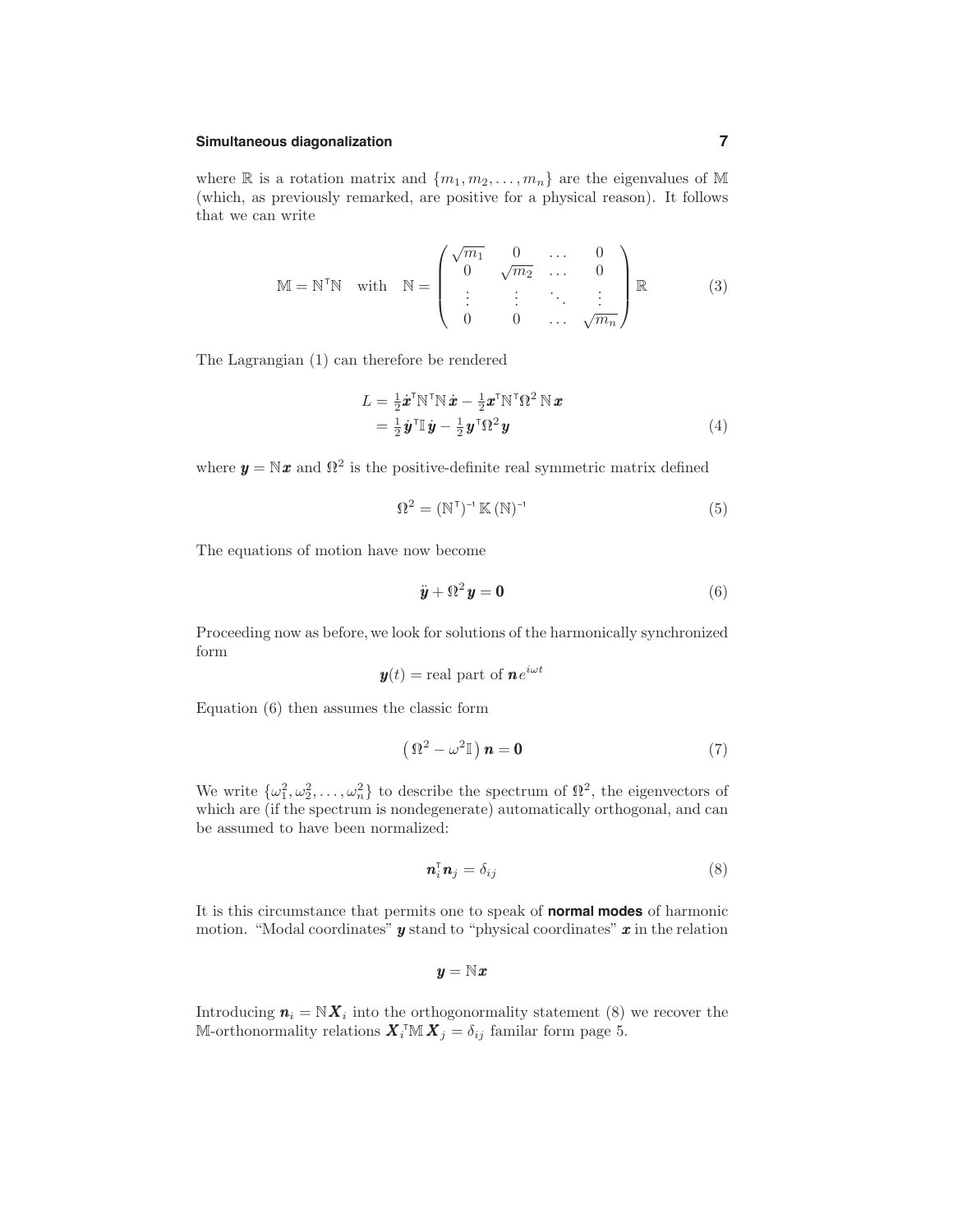## **EXAMPLE REVISITED**: SingularValueDecomposition [M] supplies

$$
\mathbb{M} = \mathbb{R}^{\mathsf{T}} \begin{pmatrix} 3.618 & 0 \\ 0 & 1.382 \end{pmatrix} \mathbb{R} : \mathbb{R} = \begin{pmatrix} 0.526 & 0.851 \\ -0.851 & 0.526 \end{pmatrix}
$$

whence

$$
\mathbb{N} = \begin{pmatrix} 1 & 1.618 \\ -1 & 0.618 \end{pmatrix}
$$

We use this information to compute

$$
\Omega^2 = (\mathbb{N}^{\mathsf{T}})^{-1} \mathbb{K} (\mathbb{N})^{-1} = \begin{pmatrix} 2.124 & 0.400 \\ 0.400 & 1.676 \end{pmatrix}
$$

the eigenvalues of which are found to be precisely the squares of the  $\omega_i$  to which wewere led already on page 4:

$$
\Omega^2
$$
 spectrum is  $\{\omega_1^2, \omega_2^2\}$ , with  $\begin{cases} \omega_1 = \pm 1.53566 \\ \omega_2 = \pm 1.20073 \end{cases}$ 

and (normalized) eigenvectors

$$
\boldsymbol{n}_1 = \begin{pmatrix} 0.86254 \\ 0.50599 \end{pmatrix} = \mathbb{N} \boldsymbol{X}_1, \quad \boldsymbol{n}_2 = \begin{pmatrix} -0.50599 \\ 0.86254 \end{pmatrix} = \mathbb{N} \boldsymbol{X}_2
$$

So we know exactly what we mean when we write

$$
\mathbf{y}(t) = (a_1 \cos \omega_1 t + b_1 \sin \omega_1 t)\mathbf{n}_1 + (a_2 \cos \omega_2 t + b_2 \sin \omega_2 t)\mathbf{n}_2
$$

Which is exactly the result to which we would have been led had we multiplied N into

$$
\boldsymbol{x}(t) = (a_1 \cos \omega_1 t + b_1 \sin \omega_1 t) \boldsymbol{X}_1 + (a_2 \cos \omega_2 t + b_2 \sin \omega_2 t) \boldsymbol{X}_2
$$

The following figure presents a graph of the  $y(t)$  that results from imposition of the transformed initial conditions

$$
\mathbf{y}(0) = \mathbb{N}\begin{pmatrix} 1 \\ 0 \end{pmatrix}, \quad \dot{\mathbf{y}}(0) = \mathbb{N}\begin{pmatrix} 0 \\ 1 \end{pmatrix}
$$

It is instructive/useful to carry the preceding discussion one step further. The SVD of the positive-definite real symmetric matrix  $\Omega^2$  supplies information that can be displayed this way:

$$
\mathbb{S}^{\mathsf{T}} \Omega^2 \mathbb{S} = \begin{pmatrix} \omega_1^2 & 0 \\ 0 & \omega_2^2 \end{pmatrix}
$$

where S is a rotation matrix assembled from the eigenvectors of  $\mathbb{R}^2$ :

$$
\mathbb{S} = \begin{pmatrix} 0.86254 & -0.50599 \\ 0.50599 & 0.86254 \end{pmatrix}
$$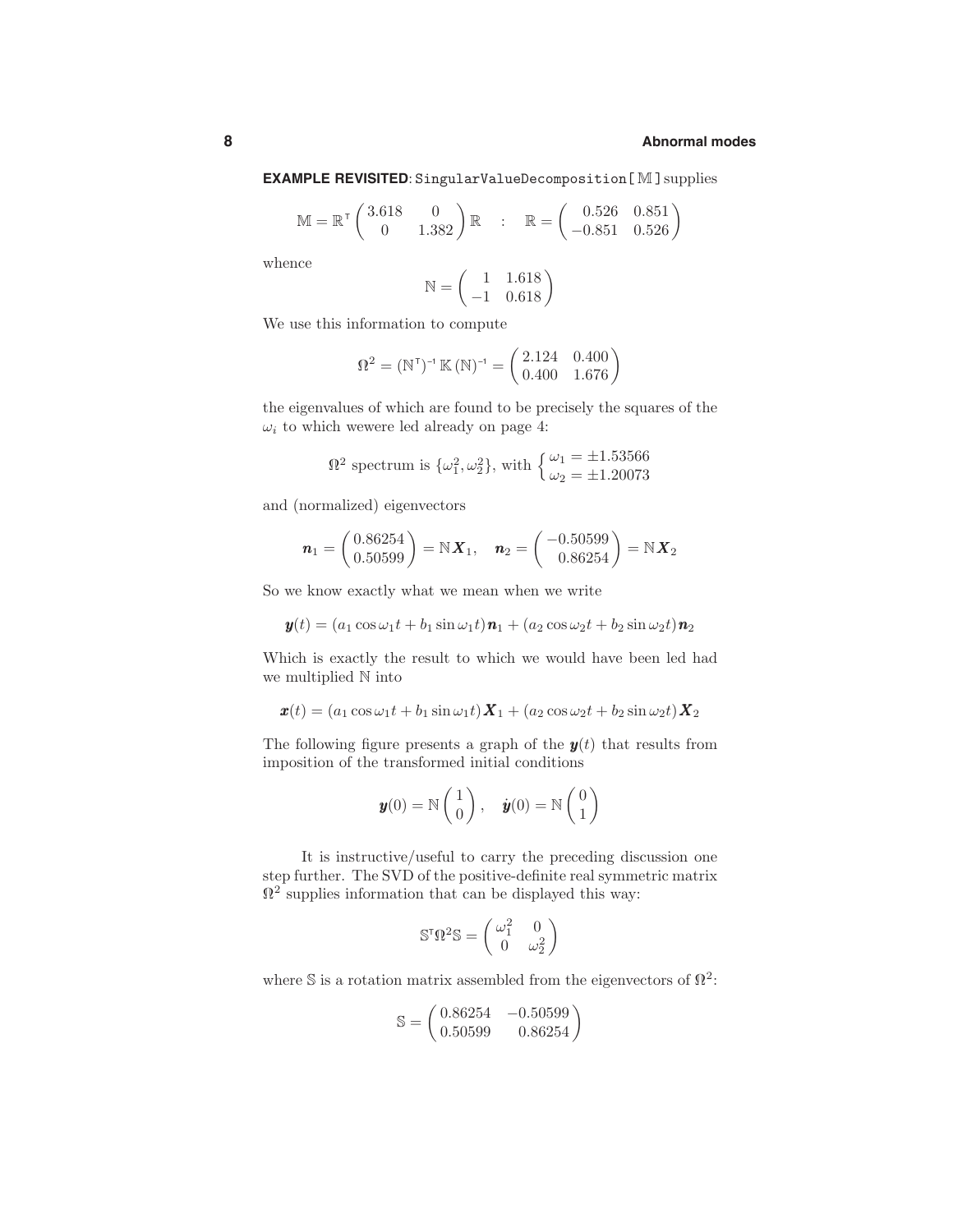

FIGURE 7: Same motion as was shown in FIGURE 5, but displayed here in reference not to the "natural" *x*-coordinate system but in reference to the "normal" *y*-coordinate system. Note that the graph has been "rectified" but remains rotated with respect to the coordinate axes.

The implication is that if we write

$$
\bm{y}=\mathbb{S}\,\hat{\bm{y}}
$$

then the Lagrangian (4) assumes the form

$$
L=\tfrac{1}{2}\,\hat{\bm{y}}^\intercal \begin{pmatrix} 1 & 0 \\ 0 & 1 \end{pmatrix} \hat{\bm{y}}-\tfrac{1}{2}\,\hat{\bm{y}}^\intercal \begin{pmatrix} \omega_1^2 & 0 \\ 0 & \omega_2^2 \end{pmatrix} \hat{\bm{y}}
$$

and **the equations of motion have become decoupled**

$$
\ddot{\hat{y}}_i + \omega_i^2 \hat{y}_i = 0 \qquad ; \quad i = 1, 2
$$

with consequences that are illustrated in FIGURE 8.

I understand decoupled motion to be the signature attribute of the modal concept. To recapitulate how it was achieved in the example: the initial Lagrangian was assembled from a pair of quadratic forms:

$$
L = \tfrac{1}{2} \dot{\boldsymbol{x}}^\textsf{T} \mathbb{M} \, \dot{\boldsymbol{x}} - \tfrac{1}{2} \boldsymbol{x}^\textsf{T} \mathbb{K} \, \boldsymbol{x}
$$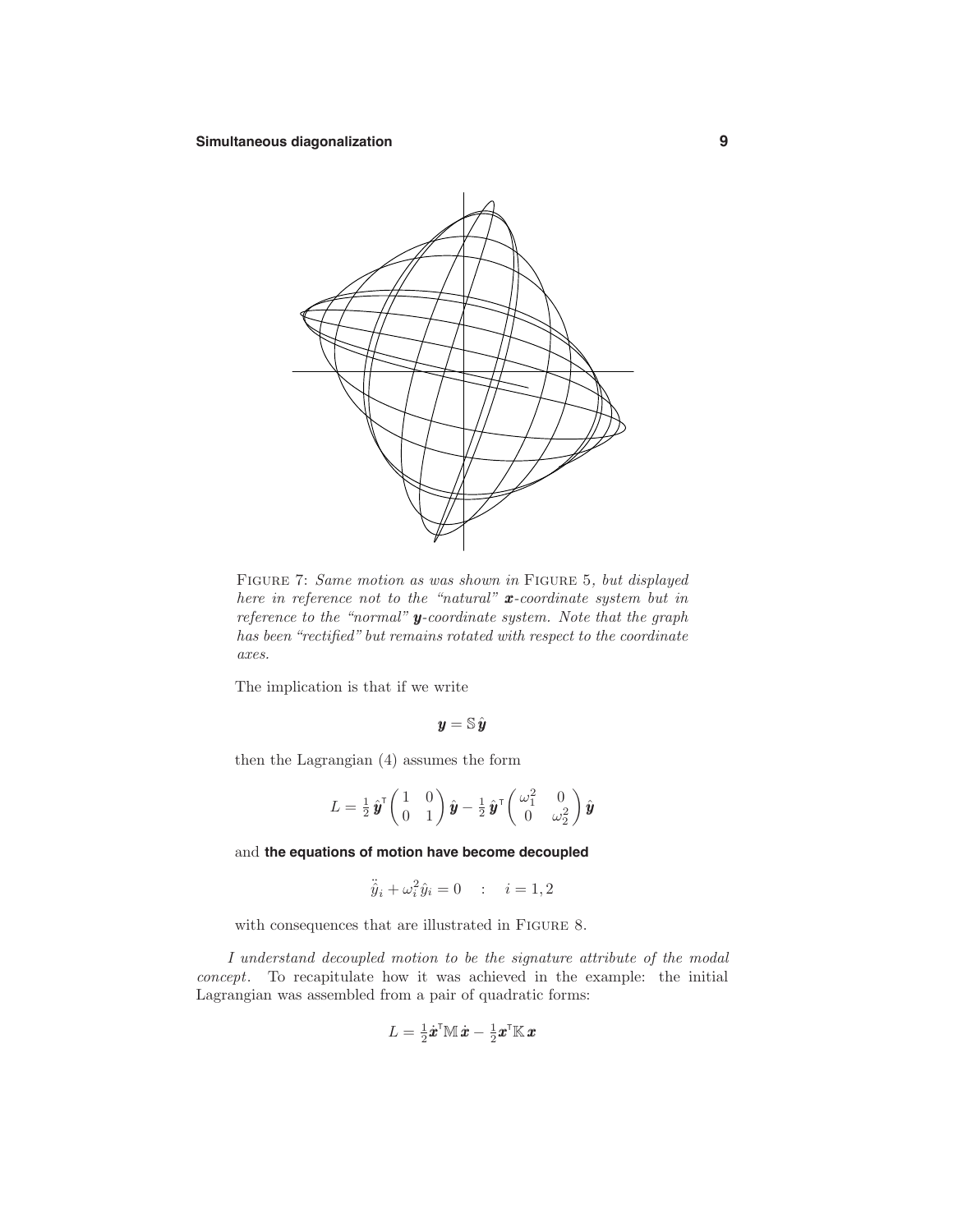

FIGURE 8: Same motion as was shown in FIGURE 7, but displayed here in reference  $\hat{y}$ -coordinate system. The design reflects the fact that  $\hat{y}_1$  and  $\hat{y}_2$  oscillate independently.

The linear transformation  $x \mapsto y = \mathbb{N}x$  (rotation, followed by a dilation) brought *L* to the form

$$
L = \tfrac{1}{2} \boldsymbol{y}^\intercal \mathbb{I} \, \boldsymbol{y} - \tfrac{1}{2} \, \boldsymbol{y}^\intercal \Omega^2 \, \boldsymbol{y}
$$

A second rotation  $y \mapsto \hat{y} = \mathbb{S} y$  served to diagonalize the potential energy form while preserving the diagonality of the kinetic energy form  $(y^{\dagger} \mathbf{y} = \hat{y}^{\dagger} \mathbf{y})$ . The elementary logic of the procedure is illustrated in Figure 9.

**4.Introduction & management of "gyroscopic" terms.** In quest of the most general linear system (we have  $\ddot{x} + 2\gamma \dot{x} + \omega_0^2 x = 0$  in mind) we might look to the most general quadratic Lagrangian

$$
L = \tfrac{1}{2} \dot{\boldsymbol{x}}^\text{\tiny T} \mathbb{M} \, \dot{\boldsymbol{x}} + \dot{\boldsymbol{x}}^\text{\tiny T} \mathbb{G} \, \boldsymbol{x} - \tfrac{1}{2} \boldsymbol{x}^\text{\tiny T} \mathbb{K} \, \boldsymbol{x}
$$

The resulting equations of motion are

$$
\mathbb{M}\ddot{\bm{x}} + (\mathbb{G} - \mathbb{G}^{\mathsf{T}})\dot{\bm{x}} + \mathbb{K}\bm{x} = 0
$$

to which, interestingly, the symmetric part of  $\mathbb{G} = \mathbb{S} + \mathbb{A}$  makes no contribution *...* for this reason:

$$
\frac{d}{dt} \left( \frac{1}{2} \boldsymbol{x}^\mathsf{T} \mathbb{S} \, \boldsymbol{x} \right) = \dot{\boldsymbol{x}}^\mathsf{T} \mathbb{G} \, \boldsymbol{x} \quad \text{is a gauge term}
$$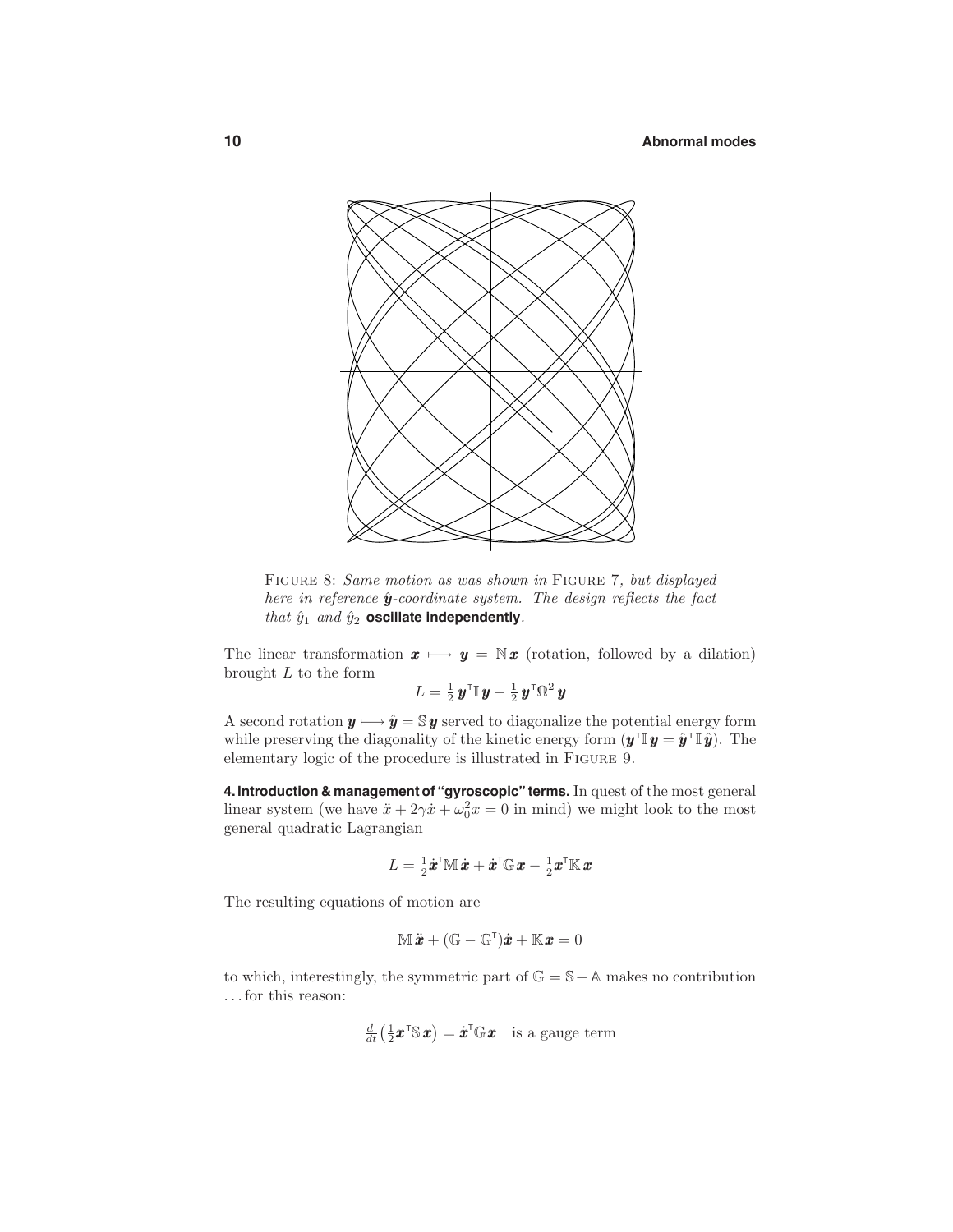**Gyroscopic terms 11**



FIGURE 9: The ellipses arise from  $\mathbf{x}^{\text{T}}\mathbf{M} \mathbf{x} = 1$  and  $\mathbf{x}^{\text{T}}\mathbf{K} \mathbf{x} = 1$ , where  $M$  and  $K$  are arbitrary real/symmetric/positive-definite matrices, and would in the *n*-dimensional case be hyper-ellipsoids. The simultaneous diagonalization procedure runs

- rotate to the principal axes of the M-ellipse;
- dilate so as to render the M-ellipse spherical;
- rotate to the principal axes of the (now deformed)  $\mathbb{K}\text{-ellipse}$ ; the M-sphere is invariant under that adjustment.

It is evident that **the process cannot be continued** for the simple reason that it is (except in special circumstances) possible to make only one sphere at a time.

Discarding the gauge term, we are left with

$$
L = \frac{1}{2}\dot{\boldsymbol{x}}^{\mathsf{T}}\mathbb{M}\dot{\boldsymbol{x}} + \dot{\boldsymbol{x}}^{\mathsf{T}}\mathbb{A}\boldsymbol{x} - \frac{1}{2}\boldsymbol{x}^{\mathsf{T}}\mathbb{K}\boldsymbol{x} \quad : \quad \text{A antisymmetric} \tag{9}
$$

which gives

$$
\mathbb{M}\ddot{x} + 2\mathbb{A}\dot{x} + \mathbb{K}x = \mathbf{0} \tag{10}
$$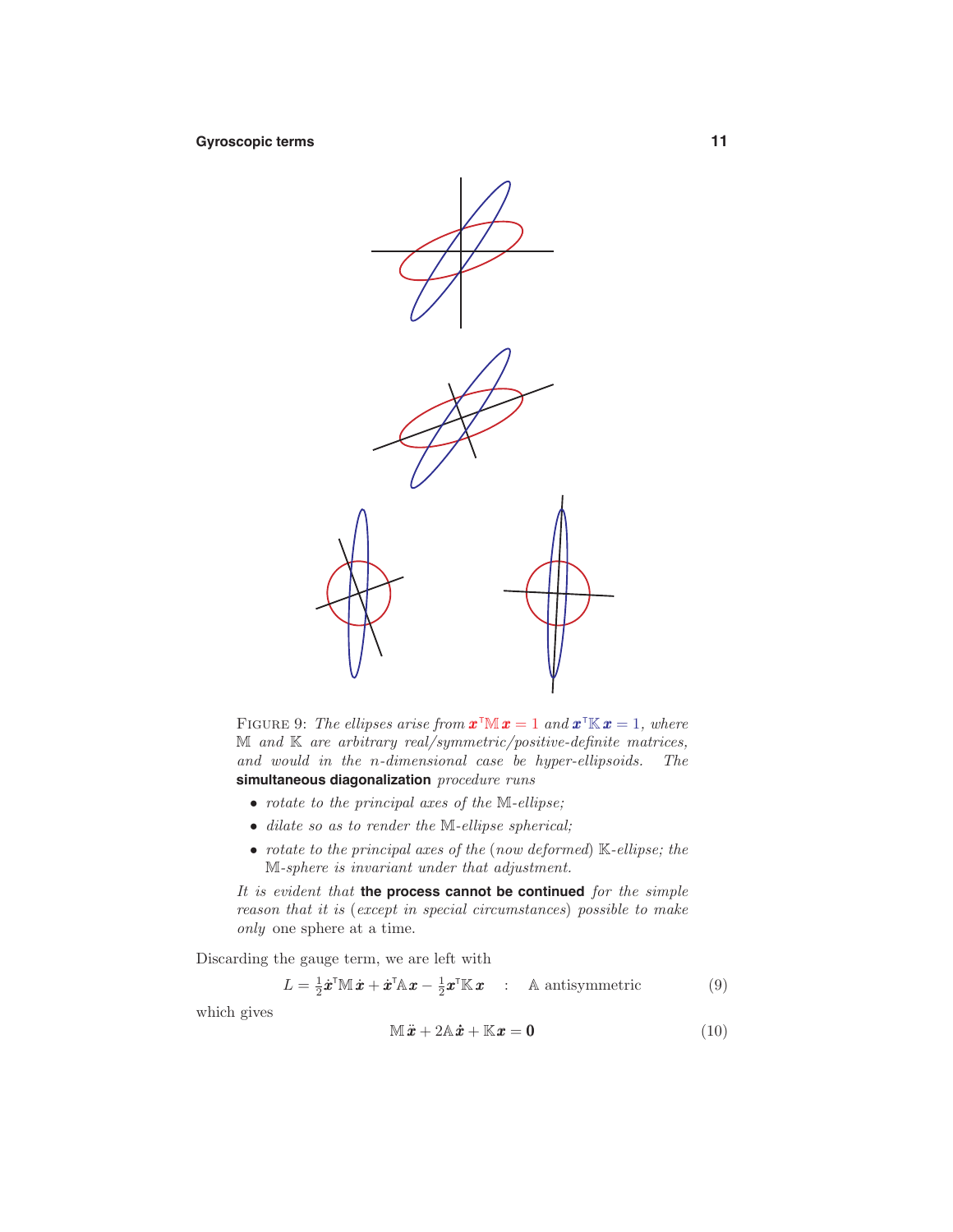The new term looks like a damping term, but isn't. For *t*-differentiation of the energy  $E = \frac{1}{2}\dot{x}^{\text{T}}\mathbb{M}\,\dot{x} + \frac{1}{2}x^{\text{T}}\mathbb{K}\,x$  gives

$$
\dot{E} = \left[\frac{1}{2}\dot{\boldsymbol{x}}^{\mathsf{T}}\mathbb{M}\ddot{\boldsymbol{x}} + \frac{1}{2}\dot{\boldsymbol{x}}^{\mathsf{T}}\mathbb{K}\boldsymbol{x}\right] + \text{transpose}
$$
\n
$$
= \left[\frac{1}{2}\dot{\boldsymbol{x}}^{\mathsf{T}}\{-2\mathbb{A}\dot{\boldsymbol{x}} - \mathbb{K}\boldsymbol{x}\} + \frac{1}{2}\dot{\boldsymbol{x}}^{\mathsf{T}}\mathbb{K}\boldsymbol{x}\right] + \text{transpose}
$$
\n
$$
= 0
$$

from which the  $\dot{x}^{\dagger} \mathbf{A} \dot{x}$ -term has disappeared by antisymmetry.

The "simultaneous diagonalization of M, A and K" was just shown to be generally impossible, and anyway: a diagonalized A would—in consequence of its antisymmetry—disappear altogether!

I propose to discuss the typical dynamical consequences of the A-term in the equation of motion (10). By way of preparation, write  $M = N^{T}N$ , multiply  $(N<sup>\dagger</sup>)<sup>-1</sup> = (N<sup>-1</sup>)<sup>\dagger</sup>$  into (10) and obtain

$$
\mathbb{N}\,\ddot{\pmb{x}}+2(\mathbb{N}^{\text{-}1})^{\text{T}}\mathbb{A}\mathbb{N}^{\text{-}1}\cdot\mathbb{N}\,\dot{\pmb{x}}+(\mathbb{N}^{\text{-}1})^{\text{T}}\mathbb{K}\mathbb{N}^{\text{-}1}\cdot\mathbb{N}\,\pmb{x}=\pmb{0}
$$

which we agree to notate

$$
\ddot{\boldsymbol{y}} + 2\mathbb{B}\,\dot{\boldsymbol{y}} + \Omega_0^2\boldsymbol{y} = \mathbf{0} \tag{11}
$$

(the *y* -variables have abandoned their former hats) and which possess the structure

$$
\ddot{\mathbf{y}} + 2\mathbb{B}\dot{\mathbf{y}} + \begin{pmatrix} \omega_{10}^2 & 0 & \dots & 0 \\ 0 & \omega_{20}^2 & \dots & 0 \\ \vdots & \vdots & \ddots & \vdots \\ 0 & 0 & \dots & \omega_{n0}^2 \end{pmatrix} \mathbf{y} = \mathbf{0} : \mathbb{B} \text{ antisymmetric}
$$

We have by this point diagonalized what we could, but are left with a system of equations that cannot be uncoupled. The motion of such a system cannot be resolved into superimposed normal modes of harmonic vibration. Indeed, such a system **cannot properly be said to possess "normal modes"** in the familiar sense. Nevertheless, and as will emerge: such systems are endowed with natural frequencies, and do display what might be called abnormal modes of harmonic motion. I find it convenient to develop these points in reference to a specific

**EXAMPLE**: Look to  $\ddot{\mathbf{y}} + 2\mathbb{B}\dot{\mathbf{y}} + \Omega_0^2 \mathbf{y} = \mathbf{0}$  in the case

$$
\mathbb{B} = \begin{pmatrix} 0 & -\beta \\ \beta & 0 \end{pmatrix}, \quad \Omega_0^2 = \begin{pmatrix} 2^2 & 0 \\ 0 & 3^2 \end{pmatrix}
$$

I will sketch three distinct approaches to the solution of this pair of equations, all of which extend straightforwardly to systems with more than two degrees of freedom.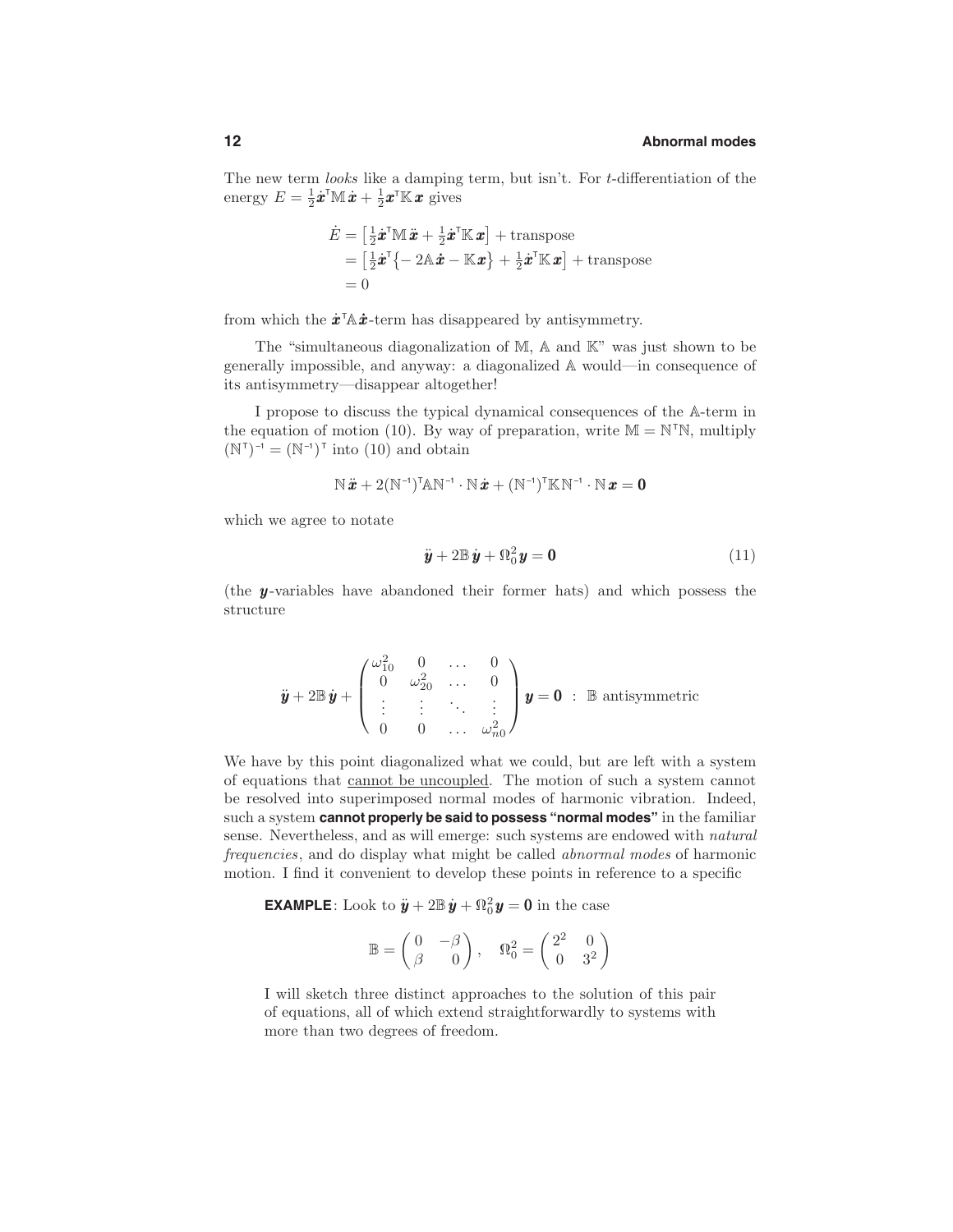#### **Gyroscopic terms 13**

**First approach:** We could simply ask *Mathematica* to do our work for us, bringing its DSolve command to the system

$$
\ddot{y}_1 - 2\beta \dot{y}_2 + 4y_1 = 0
$$
  

$$
\ddot{y}_2 + 2\beta \dot{y}_1 + 9y_2 = 0
$$
  

$$
y_1(0) = 1
$$
  

$$
y_2(0) = 0
$$
  

$$
\dot{y}_1(0) = 0
$$
  

$$
\dot{y}_2(0) = 1
$$

In the trivial case  $\beta = 0$  we get

$$
y_1(t) = \cos 2t
$$
  

$$
y_2(t) = \frac{1}{3}\sin 3t
$$

which is plotted below:



FIGURE 10: Motion in the case under study when the gyroscopic coupling is turned off:  $\beta = 0$ .

In the case  $\beta = \frac{1}{10}$  (on which I will concentrate) *Mathematica* is no less accommodating: it supplies a result that, when all the complicated surds have been reduced to numbers, can be rendered

$$
y_1(t) = 1.0330 \cos(1.9921 t) - 0.0330 \cos(3.0119 t)
$$
  
\n
$$
y_2(t) = 0.0818 \sin(1.9921 t) + 0.2778 \sin(3.0119 t)
$$
 (12)

and is plotted in Figure 11.

**Second approach:** Assume *y* to be the real part of *Zeiωt*. Define

$$
\mathbb{F}(\omega) = \begin{pmatrix} 4 - \omega^2 & -\frac{1}{5}i\omega \\ -\frac{1}{5}i\omega & 9 - \omega^2 \end{pmatrix}
$$

and from  $\det \mathbb{F}(\omega) = 0$  recover precisely the  $\omega$ -values implicit in (12):

$$
\omega_1 = \pm 3.0119
$$
  

$$
\omega_2 = \pm 1.9921
$$

Command Transpose[NullSpace[N[ $\mathbb{F}(\omega_k)$ ]]] and get complex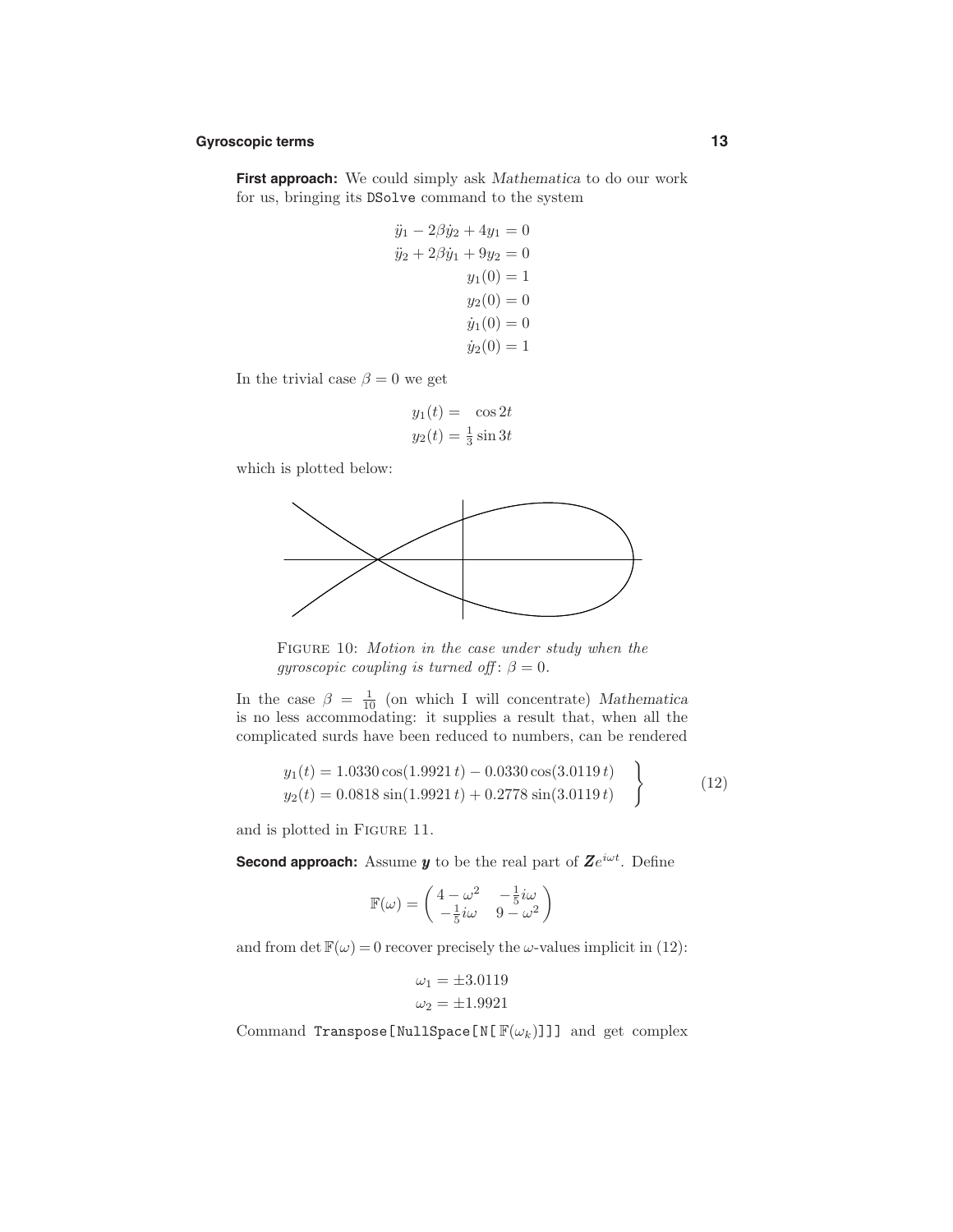

FIGURE 11: Figures derived from (12). In the top figure *t* runs from 0 to 19*.*6. In the bottom figure *t* runs to 120.

vectors

$$
\mathbf{Z}_1 = \mathbf{X}_1 + i\mathbf{Y}_1 = \begin{pmatrix} -0.1179 \\ 0 \end{pmatrix} + i \begin{pmatrix} 0 \\ -0.9930 \end{pmatrix}
$$

$$
\mathbf{Z}_2 = \mathbf{X}_2 + i\mathbf{Y}_2 = \begin{pmatrix} -0.9969 \\ 0 \end{pmatrix} + i \begin{pmatrix} 0 \\ +0.0789 \end{pmatrix}
$$

From those construct

$$
\mathbf{Z}_{k}e^{i\omega_{k}t} = \underbrace{\left[\mathbf{X}_{k}\cos\omega_{k}t - \mathbf{Y}_{k}\sin\omega_{k}t\right]}_{\mathbf{u}_{k}(t)} + i\underbrace{\left[\mathbf{X}_{k}\sin\omega_{k}t + \mathbf{Y}_{k}\cos\omega_{k}t\right]}_{\mathbf{v}_{k}(t)}
$$

which in the case at hand supply

$$
\mathbf{u}_1(t) = \begin{pmatrix} -0.1179 \cos \omega_1 t \\ +0.9930 \sin \omega_1 t \end{pmatrix}
$$

$$
\mathbf{v}_1(t) = \begin{pmatrix} -0.1179 \sin \omega_1 t \\ -0.9930 \cos \omega_1 t \end{pmatrix}
$$

$$
\mathbf{u}_2(t) = \begin{pmatrix} -0.9969 \cos \omega_2 t \\ -0.0789 \sin \omega_2 t \end{pmatrix}
$$

$$
\mathbf{v}_2(t) = \begin{pmatrix} -0.9969 \sin \omega_2 t \\ +0.0789 \cos \omega_2 t \end{pmatrix}
$$

We verify by calculation that each of those satisfies

$$
\ddot{\boldsymbol{y}} + \frac{1}{5} \begin{pmatrix} 0 & -1 \\ 1 & 0 \end{pmatrix} \dot{\boldsymbol{y}} + \begin{pmatrix} 2^2 & 0 \\ 0 & 3^2 \end{pmatrix} \boldsymbol{y} = \boldsymbol{0}
$$

and expect the general solution to be describable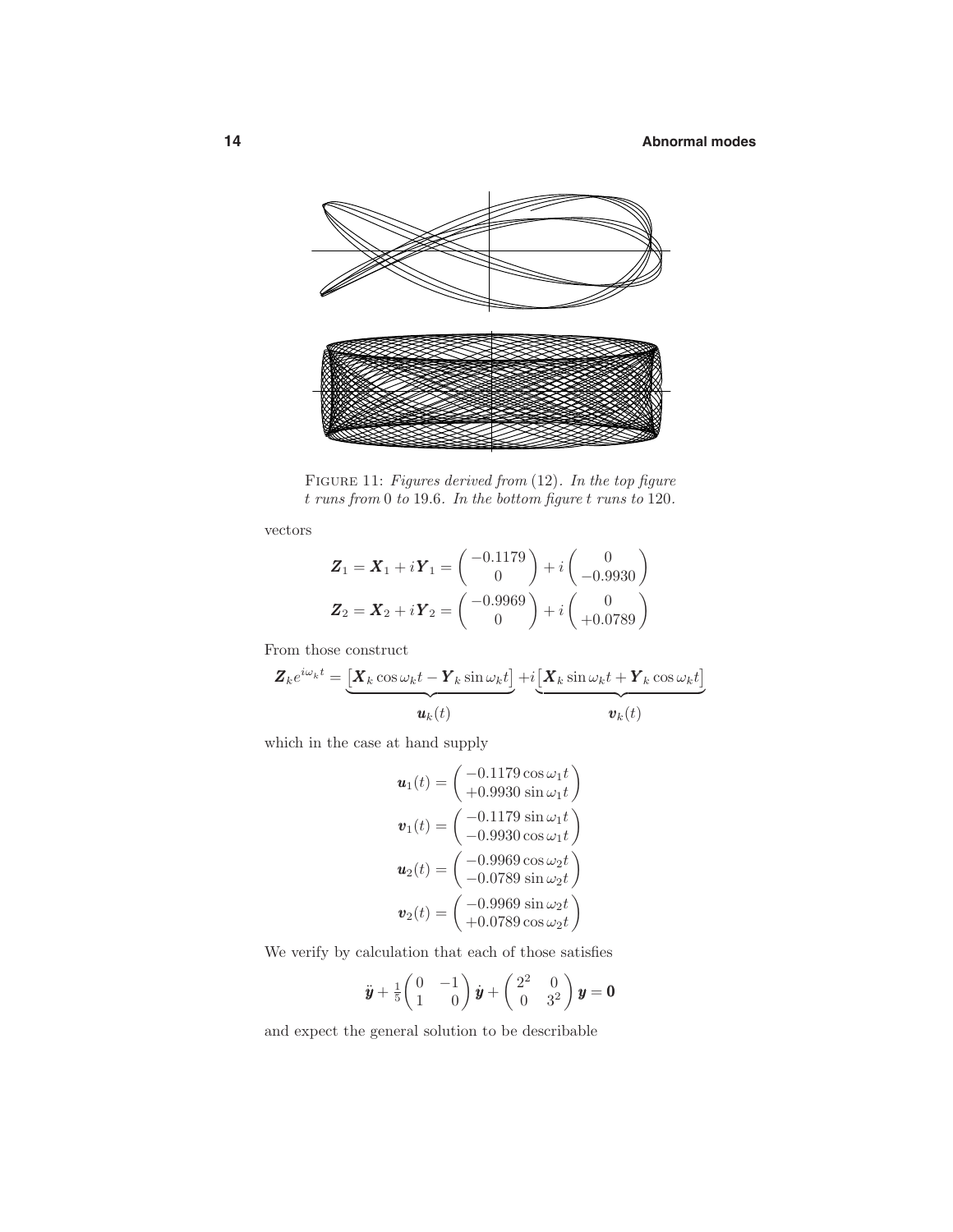## **Gyroscopic terms 15**

$$
\bm{y}(t) = a_1 \bm{u}_1(t) + b_1 \bm{v}_1(t) + a_2 \bm{u}_2(t) + b_2 \bm{v}_2(t)
$$

Realization of the previously-stated initial conditions is found to entail that we set  $b_1 = b_2 = 0$  and

$$
a_1 = 0.2799
$$
  

$$
a_2 = -1.0362
$$

When this is done we recover precisely the equation (12) that gave us FIGURE 11.

The preceding discussion shows that the presence of gyroscopic terms in the equations of motion **serves not to destroy the modal concept, but to make it richer**: the vectors

$$
(a\cos\omega t + b\sin\omega t)\mathbf{n}
$$

that describe modal motion in the conventional sense all lie in a 1-space, while the vectors

$$
a[\mathbf{X}\cos\omega t - \mathbf{Y}\sin\omega t] + b[\mathbf{X}\sin\omega t + \mathbf{Y}\cos\omega t]
$$

trace ellipses in a 2-space. One recovers conventional modality in the limit that *Y* (else *X*) vanishes, which must evidently happen when  $\mathbb{B} \to \mathbb{O}$ . At work here is the circumstance that in the absence of gyroscopic terms the Ansatz gives rise to vectors **Z**-vectors that are invariably *real to within a numerical complex* factor, whnle in the presence of such terms **Z** becomes essentially complex.

It has been remarked that if the B in

$$
\ddot{\boldsymbol{y}} + 2\mathbb{B}\,\dot{\boldsymbol{y}} + \Omega_0^2\boldsymbol{y} = \mathbf{0} \tag{11}
$$

could be diagonalized it would—by antisymmetry—disappear altogether. In point of fact it can be made to disappear, but at cost. To that end, introduce "spinning variables" *s* by

$$
y = Ws
$$
 with  $W(t) = e^{-\mathbb{B}t}$ 

Then

$$
\dot{\mathbf{y}} = \mathbb{W}(\dot{\mathbf{s}} - \mathbb{B}\mathbf{s}) = \mathbb{W}(\frac{d}{dt} - \mathbb{B})\mathbf{s}
$$
  

$$
\ddot{\mathbf{y}} = \mathbb{W}(\ddot{\mathbf{s}} - 2\mathbb{B}\dot{\mathbf{s}} + \mathbb{B}^2\mathbf{s}) = \mathbb{W}(\frac{d}{dt} - \mathbb{B})^2\mathbf{s}
$$

and (11) becomes

$$
\mathbb{W}(\ddot{\boldsymbol{s}} - 2\mathbb{B}\dot{\boldsymbol{s}} + \mathbb{B}^2\boldsymbol{s}) + 2\mathbb{B}\mathbb{W}(\dot{\boldsymbol{s}} - \mathbb{B}\boldsymbol{s}) + \Omega_0^2\mathbb{W}\boldsymbol{s} = \boldsymbol{0}
$$

B and W commute, so the *s*˙ terms drop away, leaving

$$
\mathbb{W}\ddot{\bm{s}} + (\Omega_0^2 - \mathbb{B}^2)\mathbb{W}\bm{s} = \bm{0}
$$

Multiplication by  $\mathbb{W}^{\text{-1}} = \mathbb{W}^{\text{T}}$  yields finally

$$
\ddot{\boldsymbol{s}} + \Omega^2 \boldsymbol{s} = \mathbf{0} \tag{13.1}
$$

where  $\mathbb{R}^2$  is the *t*-dependent real/symmetric matrix defined

$$
\Omega^2(t) = e^{+\mathbb{B}t} \Omega_0^2 e^{-\mathbb{B}t} - \mathbb{B}^2 \tag{13.2}
$$

Note that the motion of  $\Omega_0^2(t)$  is such that its spectrum remains constant.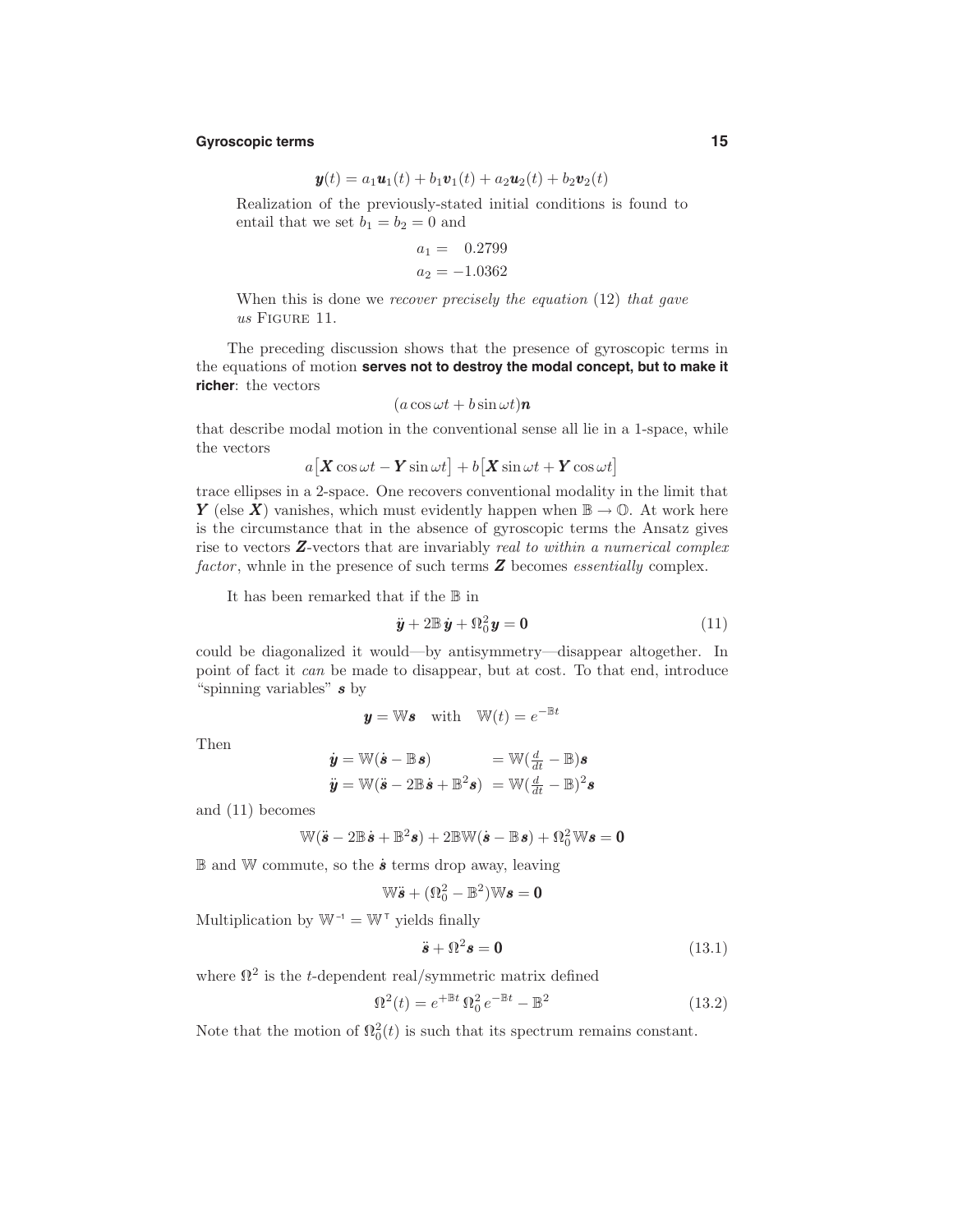**EXAMPLE REVISITED**: Look again to  $\ddot{\mathbf{y}} + 2\mathbb{B}\dot{\mathbf{y}} + \Omega_0^2 \mathbf{y} = \mathbf{0}$  in the

case

$$
\mathbb{B} = \begin{pmatrix} 0 & -\beta \\ \beta & 0 \end{pmatrix}, \quad \Omega_0^2 = \begin{pmatrix} 2^2 & 0 \\ 0 & 3^2 \end{pmatrix}
$$

The MatrixExp command supplies

$$
\mathbb{W} = e^{-\mathbb{B}t} = \begin{pmatrix} \cos \beta t & \sin \beta t \\ -\sin \beta t & \cos \beta t \end{pmatrix}
$$

whence

$$
\Omega^{2}(t) = \begin{pmatrix} 4\cos^{2}\beta t + 9\sin^{2}\beta t + \beta^{2} & -5\cos\beta t \sin\beta t \\ -5\cos\beta t \sin\beta t & 9\cos^{2}\beta t + 4\sin^{2}\beta t + \beta^{2} \end{pmatrix}
$$

which, we note in passing, has eigenvalues

$$
2^2 + \beta^2
$$
,  $3^2 + \beta^2$  : all t

The system motion is described therefore by the coupled differential equations

$$
\ddot{s}_1 + (4\cos^2\beta t + 9\sin^2\beta t + \beta^2)s_1 - (5\cos\beta t \sin\beta t)s_2 = 0
$$
  
\n
$$
\ddot{s}_2 + (9\cos^2\beta t + 4\sin^2\beta t + \beta^2)s_2 - (5\cos\beta t \sin\beta t)s_1 = 0
$$
\n(14.1)

which, of course, decouple at  $\beta^2 = 0$  (where the spinning stops and the  $\pmb{s}/\pmb{y}$  distinction disappears) to give back again

$$
\ddot{y}_1 + 4y_1 = 0
$$
  

$$
\ddot{y}_2 + 9y_2 = 0
$$

To translate initial data into conditions of spinning variable we use

$$
\begin{aligned} \boldsymbol{s} &= \mathbb{W}^{-1} \, \boldsymbol{y} \\ \dot{\boldsymbol{s}} &= \mathbb{W}^{-1} \, \dot{\boldsymbol{y}} + \mathbb{B} \, \mathbb{W}^{-1} \, \boldsymbol{y} \end{aligned}
$$

which in the case of immediate interest  $(\beta = \frac{1}{10})$  becomes

$$
\boldsymbol{s}(0) = \begin{pmatrix} 1 \\ 0 \end{pmatrix}
$$
  
\n
$$
\boldsymbol{s}(0) = \begin{pmatrix} 0 \\ 1 \end{pmatrix} + \frac{1}{10} \begin{pmatrix} 0 & -1 \\ 1 & 0 \end{pmatrix} \begin{pmatrix} 1 \\ 0 \end{pmatrix} = \begin{pmatrix} 0 \\ \frac{11}{10} \end{pmatrix}
$$
\n(14.2)

We are in position now to use NDSolve to obtain descriptions of  $s_1(t)$  and  $s_2(t)$  as a pair of InterpolatingFunctions, which when plotted yield FIGURE 12. If, on the other hand, we multiply  $\mathbb{W}^{-1}(t)$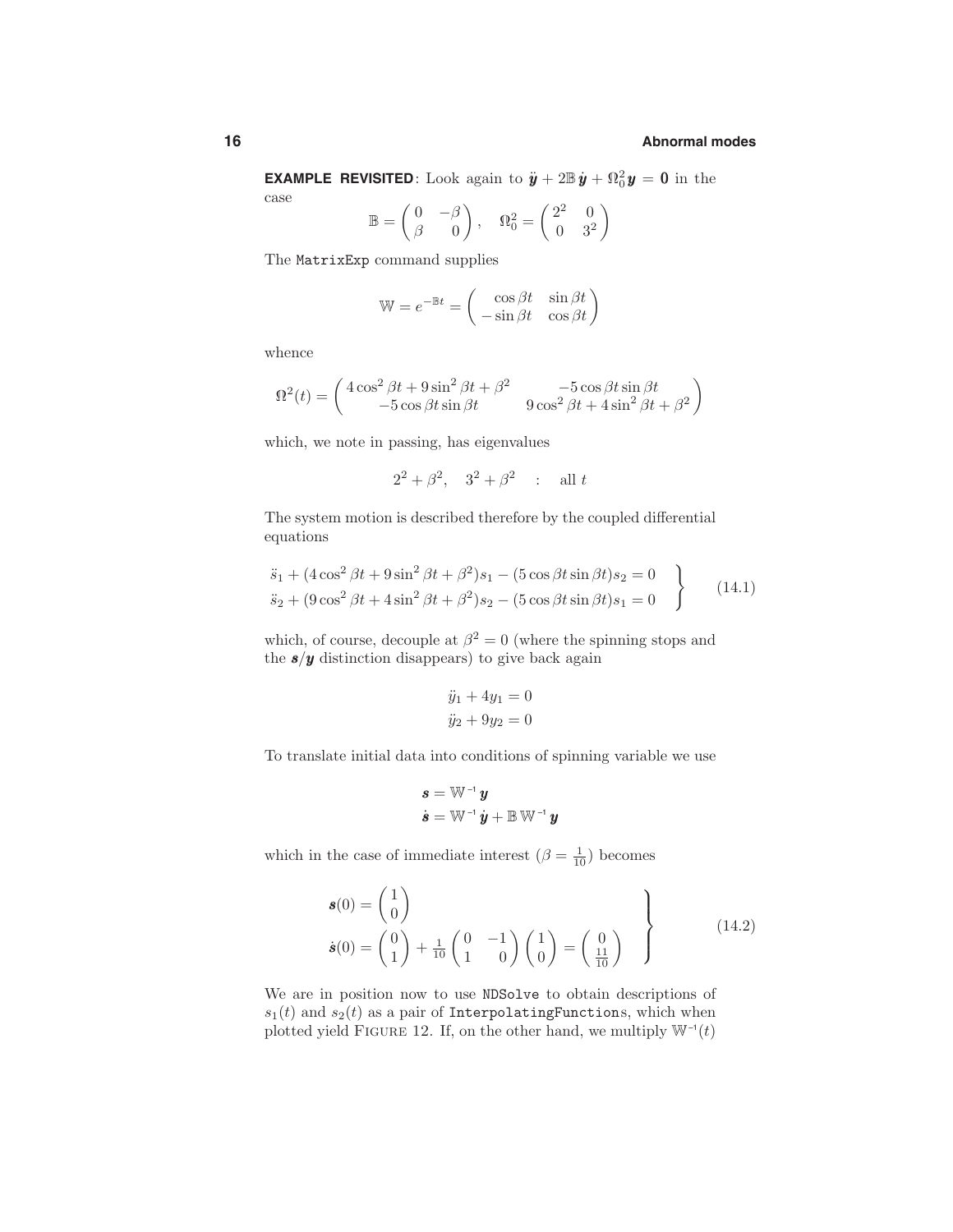

FIGURE 12: *Graph of the*  $s(t)$  *that results at*  $\beta = \frac{1}{10}$  *from* (14) *as t* runs from 0 to 19*.*6.

into the  $y(t)$  of (12)—which produced FIGURES 11—we obtain

$$
\begin{pmatrix} s_1(t) \\ s_2(t) \end{pmatrix} = \begin{pmatrix} \cos(t/10) & -\sin(t/10) \\ \sin(t/10) & \cos(t/10) \end{pmatrix} \begin{pmatrix} y_1(t) \\ y_2(t) \end{pmatrix}
$$

which when graphed *exactly reproduces the preceding figure*. Figures referred to the rotating **s**-frame become much prettier/less chaotic when  $\beta \ll {\omega_1, \omega_2}$ . If, for example, we set  $\beta = \frac{1}{100}$  then the  $\omega_k$  acquire new values  $\{2.9999, 2.0001\} \approx$  $\{3,2\}$ —so also does  $\dot{s}(0)$ —and in place of FIGURE 12 we obtain FIGURE 13.

Anyone who has played with an oscilloscope has had fun with the Lissajous figures

$$
x_1(t) = a_1 \sin(\omega_1 t)
$$
  

$$
x_2(t) = a_2 \sin(\omega_2 t + \delta)
$$

that appear to "lock" when  $\omega_1/\omega_2$  is a small rational number, and that appear to "roll" when one of the signals is not quite in tune. It should be appreciated that "Lissajous rolling" and "gyro precession" are distinct phenomena, with distinct causes, though they may on casual inspection look quite similar.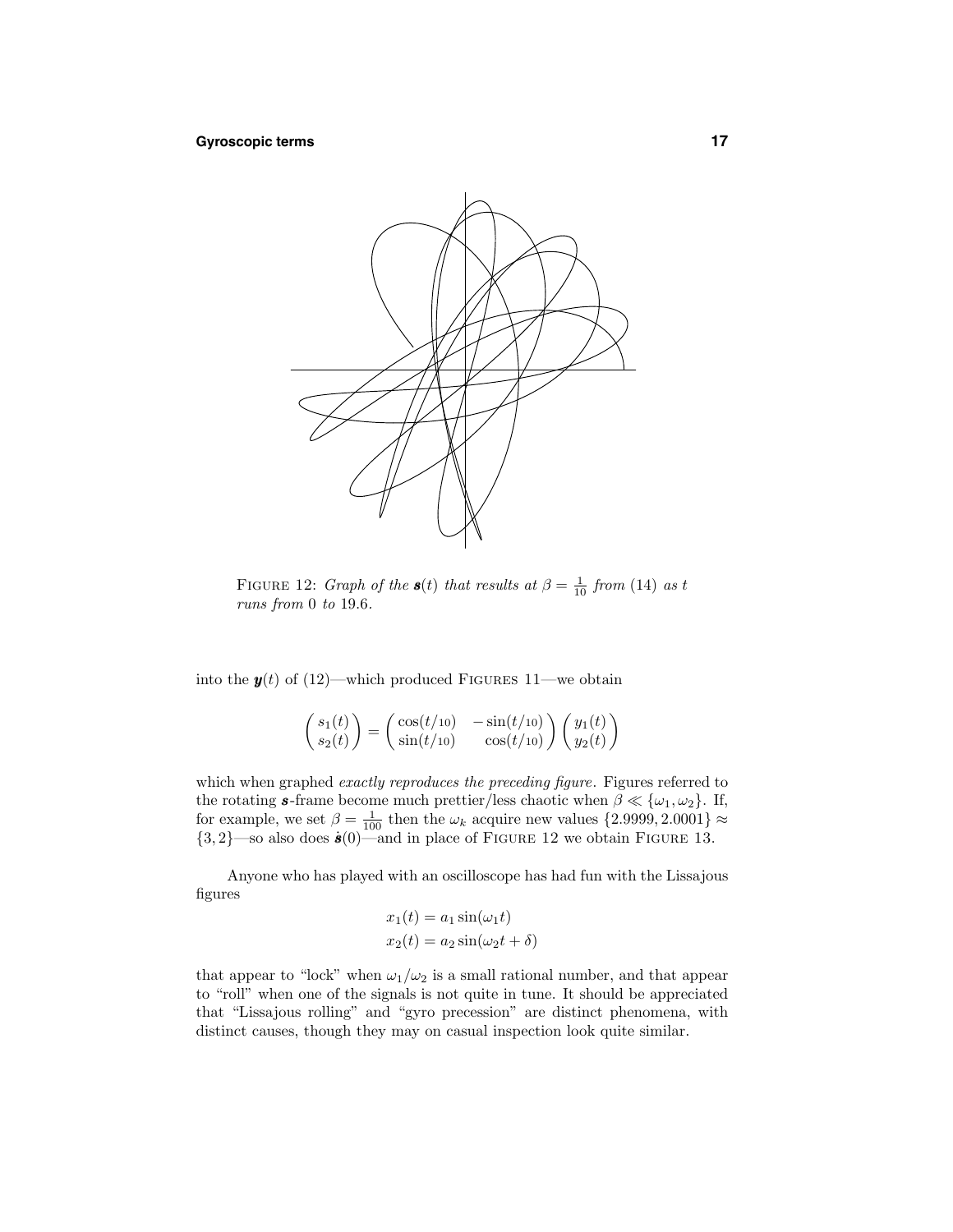

FIGURE 13: *Graph of the*  $s(t)$  that results at  $\beta = \frac{1}{100}$  from (14) as *t* runs now from 0 to 100. The adjustment requires that we adjust also the value of  $\dot{\mathbf{s}}(0)$ :

$$
\dot{\boldsymbol{s}}(0) = \begin{pmatrix} 0 \\ \frac{101}{100} \end{pmatrix}
$$

We recover FIGURE 10 in the limit  $\beta \to 0$ .

**5. Damping.** To describe charge flow in a pair of inductively coupled RLC circuits (Figure 14) we would write

$$
\begin{pmatrix} L_1 & M \ M & L_2 \end{pmatrix} \ddot{\boldsymbol{q}} + \begin{pmatrix} R_1 & 0 \ 0 & R_2 \end{pmatrix} \dot{\boldsymbol{q}} + \begin{pmatrix} C_1^{-1} & 0 \ 0 & C_2^{-1} \end{pmatrix} \boldsymbol{q} = \boldsymbol{0}
$$

of which we will take

$$
\begin{pmatrix} 2 & 1 \ 1 & 3 \end{pmatrix} \ddot{\boldsymbol{q}} + \begin{pmatrix} 1 & 0 \ 0 & 2 \end{pmatrix} \dot{\boldsymbol{q}} + \begin{pmatrix} 3 & 0 \ 0 & 7 \end{pmatrix} \boldsymbol{q} = \boldsymbol{0}
$$
 (15)

to provide a representative instance. Proceeding in the now-familiar way to the simultaneous diagonalization of the inductance and capacitance matrices, we are led to the construction of a matrix

$$
\mathbb{Q} = \begin{pmatrix} -0.53891 & -0.55640 \\ 0.59435 & -0.21621 \end{pmatrix}
$$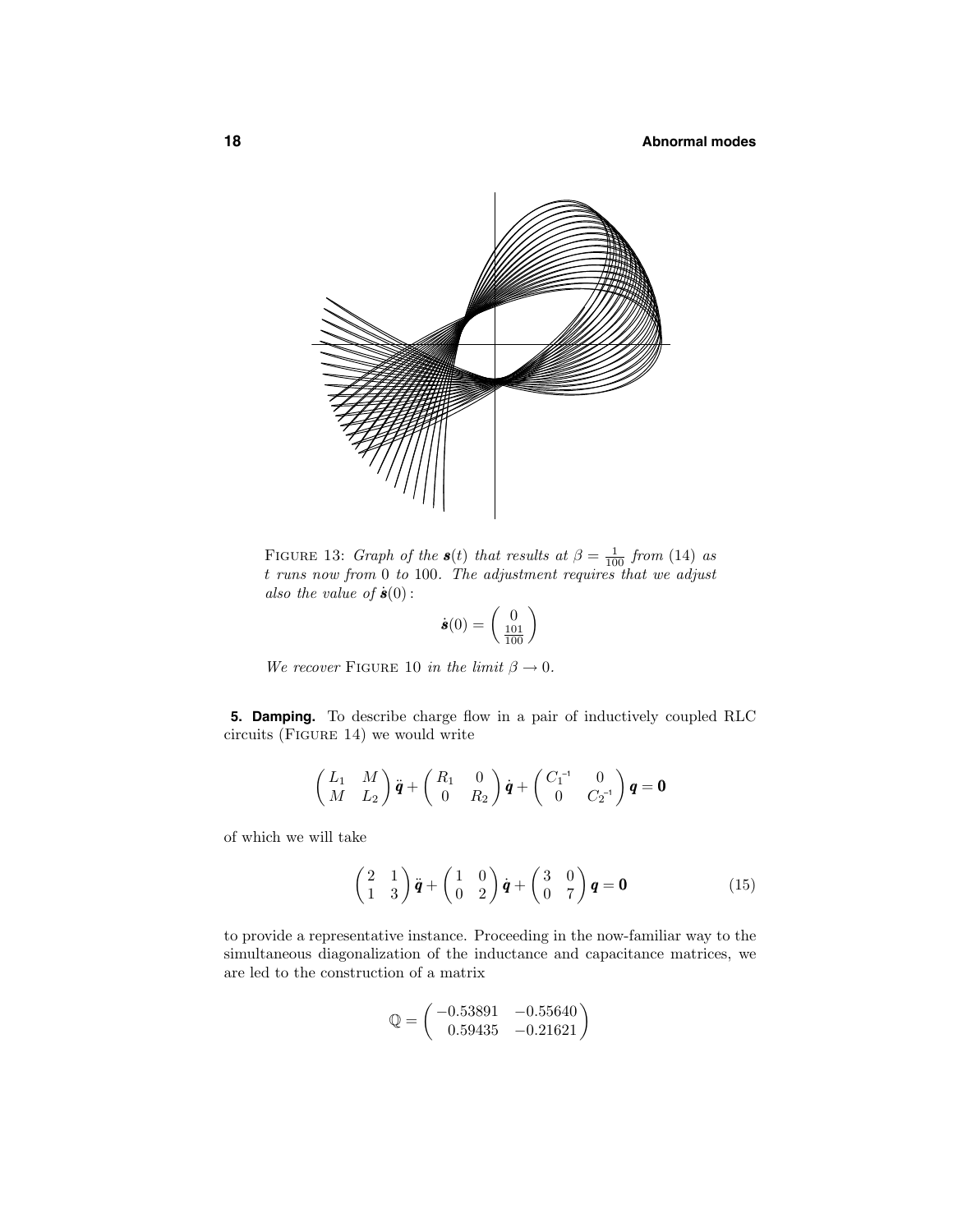#### **Damping 19**



Figure 14: Inductively coupled RLC circuits, produced by inserting resistors into the circuits shown in FIGURE 3.

with the property that

$$
\mathbb{Q}^{\mathsf{T}} \begin{pmatrix} 2 & 1 \\ 1 & 3 \end{pmatrix} \mathbb{Q} = \begin{pmatrix} 1 & 0 \\ 0 & 1 \end{pmatrix}
$$

$$
\mathbb{Q}^{\mathsf{T}} \begin{pmatrix} 3 & 0 \\ 0 & 7 \end{pmatrix} \mathbb{Q} = \begin{pmatrix} \omega_{10}^2 & 0 \\ 0 & \omega_{20}^2 \end{pmatrix}
$$

where

$$
\omega_{10}^2 = 3.34403
$$
  

$$
\omega_{20}^2 = 1.25597
$$

are recognized to be squares of the roots of

$$
\det\left[\begin{pmatrix} 3 & 0 \\ 0 & 7 \end{pmatrix} - \begin{pmatrix} 2 & 1 \\ 1 & 3 \end{pmatrix} \omega^2\right] = 0
$$

We are led therefore to introduce new variables *y* (who have again lost their hats) by

$$
\pmb{q} = \mathbb{Q}\,\pmb{y}
$$

in terms of which the circuit equations (after multiplication on the left by  $\mathbb{Q}^{\dagger}$ ) become

 $\ddot{\bm{y}}+\mathbb{R}\,\dot{\bm{y}}+\left(\begin{array}{cc} \omega_{10}^2 & 0 \ 0 & \omega^2 \end{array}\right)$  $\begin{pmatrix} y_{10}^2 & 0 \\ 0 & \omega_{20}^2 \end{pmatrix}$  **y** = **0** (16.1)

where the "resistance matrix"

$$
\mathbb{R} = \mathbb{Q}^{\mathsf{T}} \begin{pmatrix} 1 & 0 \\ 0 & 2 \end{pmatrix} \mathbb{Q} = \begin{pmatrix} 0.99693 & 0.04284 \\ 0.04284 & 0.40307 \end{pmatrix}
$$
(16.2)

is real/symmetric/positive-definite. In (16) we encounter once again a situation in which the diagonalization process has run out of steam before complete decoupling has been accomplished. A theorist, anxious to preserve the relevance of the "normal mode" concept, might be tempted to introduce "modal damping"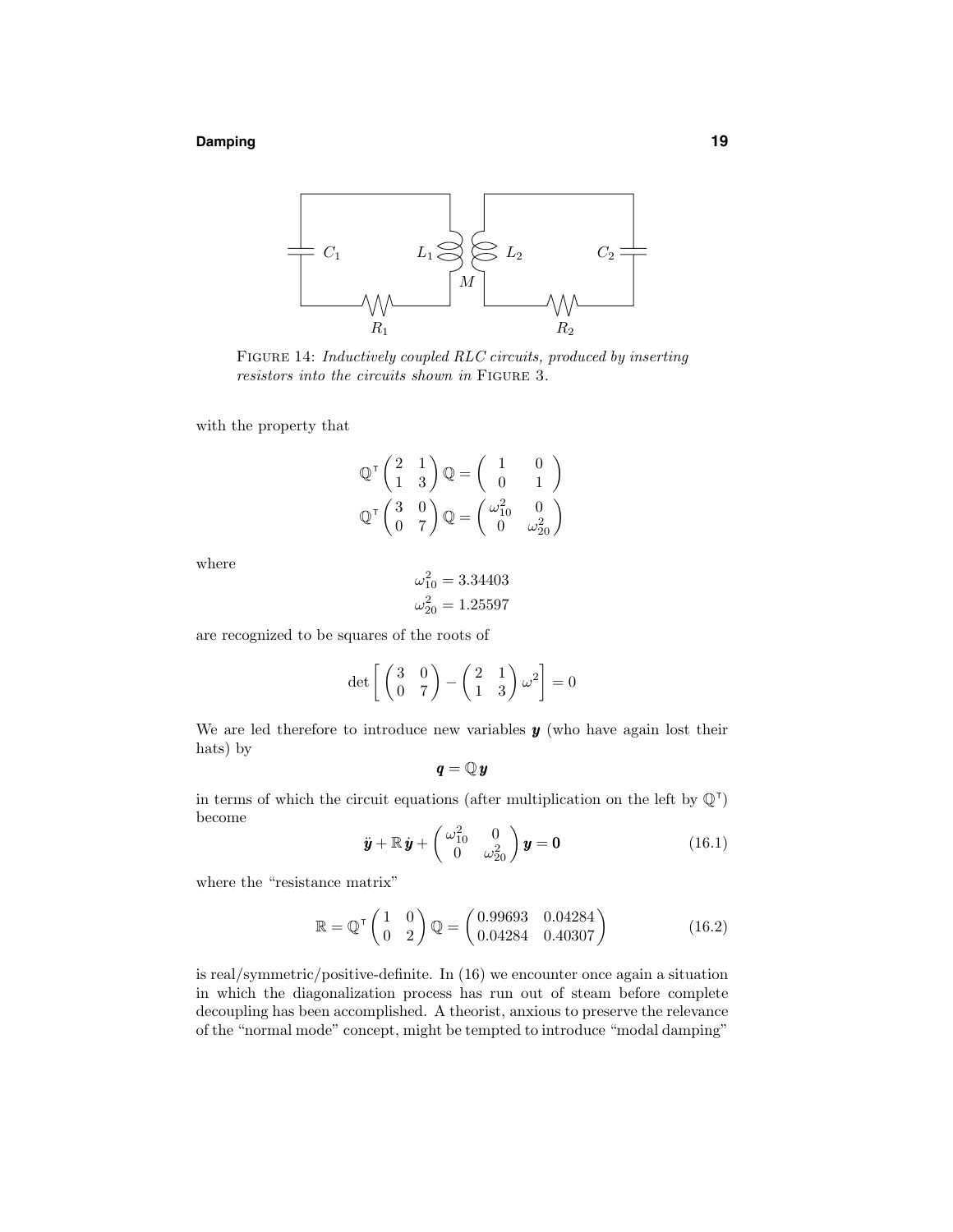

FIGURE 15: Circuit redesigned to make it possible to achieve "modal damping."

by returning to (16) and by hand setting

$$
\mathbb{R} = \begin{pmatrix} r_1 & 0 \\ 0 & r_2 \end{pmatrix}
$$

But that would entail introducing precisely calibrated off-diagonal elements into the resistance matrix in (15), and to accomplish that one would have to redesign the circuit (Figure 15), setting

$$
R_1 = 0.23374 r_1 + 1.76626 r_2
$$
  
\n
$$
R = -0.60150 r_1 + 1.60150 r_2
$$
  
\n
$$
R_2 = 1.54789 r_1 + 1.45211 r_2
$$

Equations (16)—into which I now find it useful to introduce an adjustable constant *k*, writing

$$
\ddot{\boldsymbol{y}} + k \cdot \mathbb{R} \dot{\boldsymbol{y}} + \begin{pmatrix} \omega_{10}^2 & 0 \\ 0 & \omega_{20}^2 \end{pmatrix} \boldsymbol{y} = \mathbf{0}
$$
 (17)

—do, however, yield to solution by the now-familiar variety of means. At  $k = 1$ DSolve supplies an expression containing four constants of integration, each multiplied into an oddly weighted linear combination of terms of the types

$$
e^{-0.49844t} \begin{cases} \cos(1.75858t) \\ \sin(1.75858t) \end{cases} \text{ and } e^{-0.20156t} \begin{cases} \cos(1.10293t) \\ \sin(1.10293t) \end{cases} (18)
$$

that contains four constants of integration. If we retain the initial conditions familiar from previous examples then NDSolve supplies interpolating functions that when plotted yield figures like those presented on the next two pages.

If *k* becomes sufficiently large the oscillatory factors disappear and tyhe system enters into an **overdamped regime**. Experiments with DSolve indicate that for the system at hand oscillations are still present at  $k = 5.6$ , but they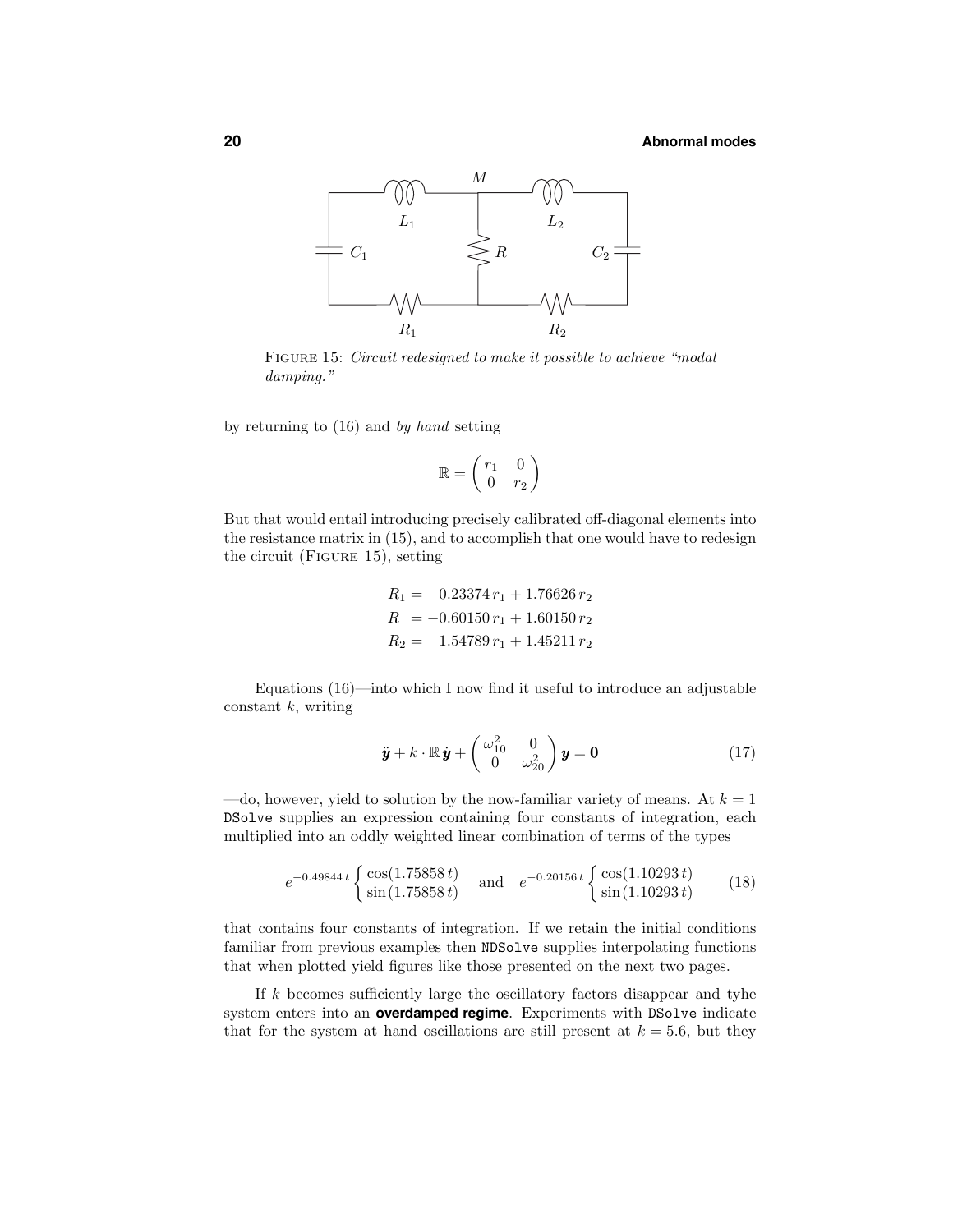# **Damping 21**



FIGURE 16: Curve derived from (17) in the case  $k = 0$  (resistences turned off). The initial conditions are again those that have become standard in this work  $(y_1(0) = y_2(0) = 1, y_2(0) = y_1(0) = 0)$  and *t* runs from 0 to 35.



FIGURE 17: Same as above, except that now  $k = 0.1$ .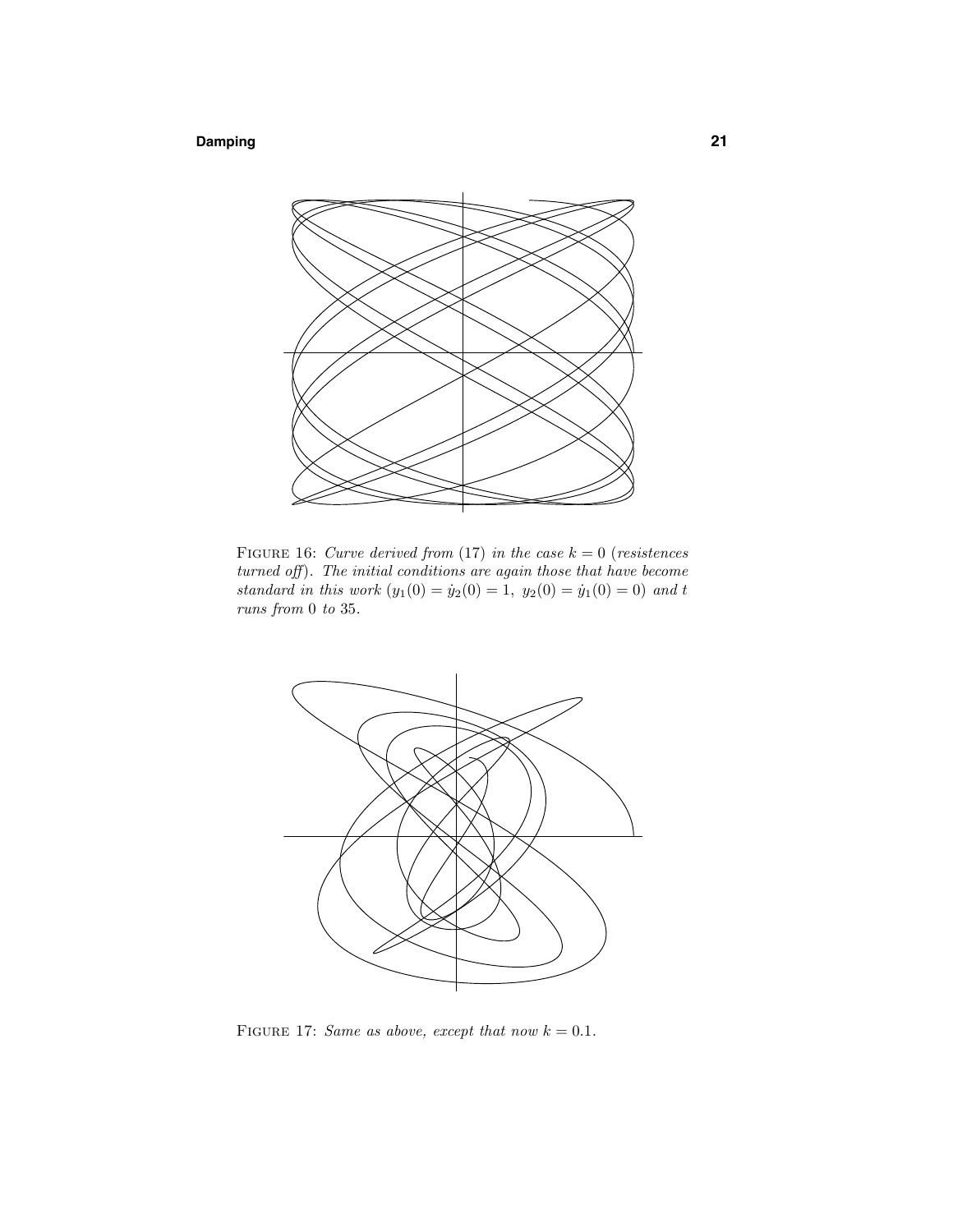

FIGURE 18: Same as above, except that now  $k = 0.3$ .



FIGURE 19: Same as above, except that now  $k = 1.0$ .

have disappeared by the time resistance has grown to the level indicated by  $k = 5.7$ :  $y(t)$  is then assembled from terms proportional to

*e*−5*.*<sup>03875</sup> *<sup>t</sup> , e*−1*.*<sup>29343</sup> *<sup>t</sup> , e*−1*.*<sup>00934</sup> *<sup>t</sup> ,* and *e*−0*.*<sup>63848</sup> *<sup>t</sup>*

For a graph of  $y(t)$  in that case see FIGURE 20.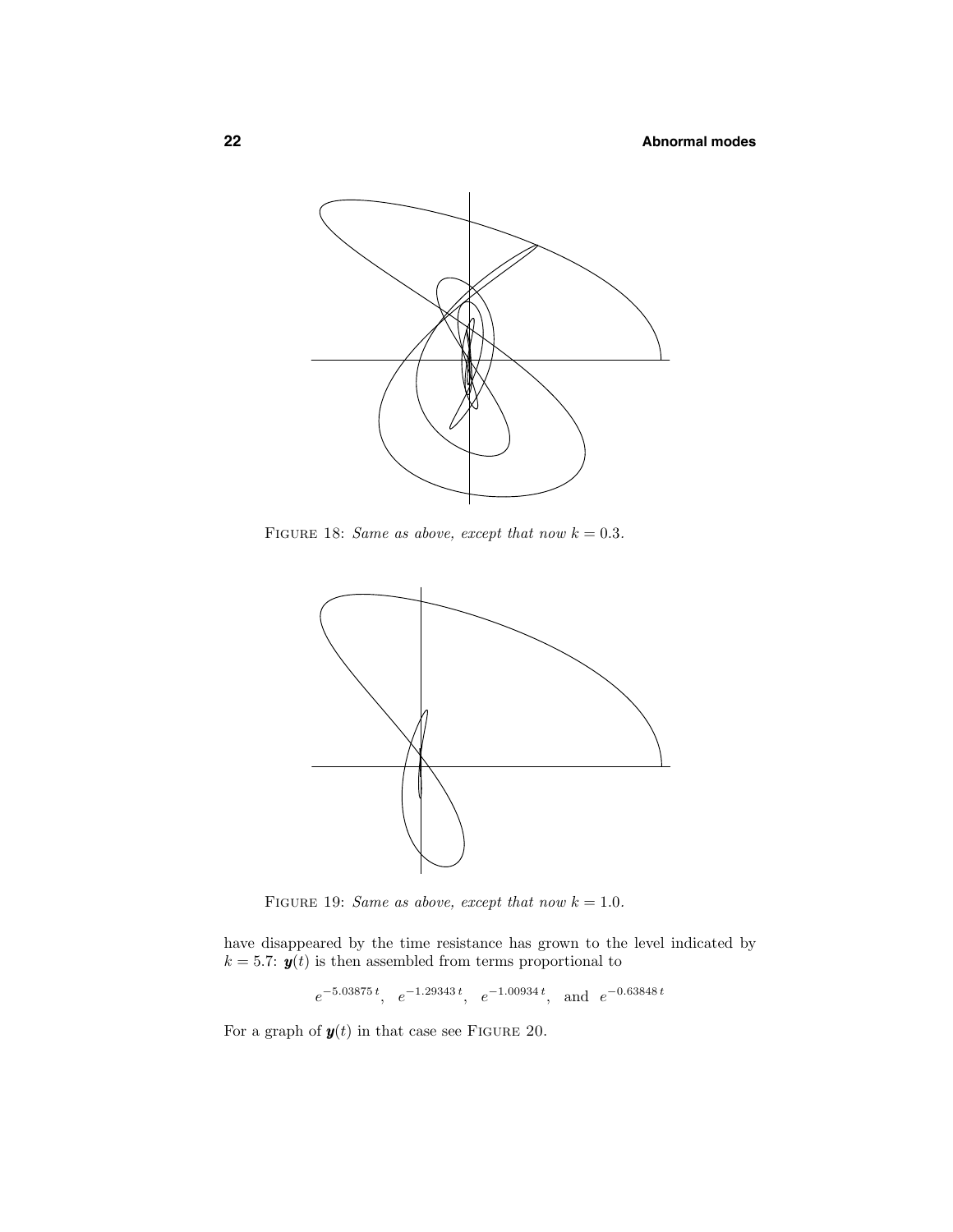**Damping 23**



FIGURE 20: Curve obtained from  $(17)$  in the overdamped case  $k=5.7$ .

If one looks for solutions of the form  $\mathbf{Z}e^{i\omega t}$  then one has first to solve

$$
\det(\mathbb{F}(\omega; k)) = 0
$$

with

$$
\mathbb{F}(\omega; k) = \begin{pmatrix} \omega_{10}^2 & 0\\ 0 & \omega_{20}^2 \end{pmatrix} + ik \cdot \mathbb{R} \omega - \begin{pmatrix} 1 & 0\\ 0 & 1 \end{pmatrix} \omega^2
$$

This (in the case  $k = 1$ ) gives

$$
\omega_1 = \pm 1.75858 + 0.49844 i
$$
  

$$
\omega_2 = \pm 1.10293 + 0.20156 i
$$

—in precise agreement with the results reported at (18). The commands NullSpace  $[\mathbb{F}(\omega_j)]$  now supply  $\mathbf{Z}_j = \mathbf{X}_j + i \mathbf{Y}_j$  with

$$
\mathbf{X}_1 = \begin{pmatrix} 0.92571 \\ -0.00505 \end{pmatrix} \qquad \mathbf{Y}_1 = \begin{pmatrix} 0.37635 \\ 0.03743 \end{pmatrix}
$$

$$
\mathbf{X}_2 = \begin{pmatrix} -0.02199 \\ -0.17753 \end{pmatrix} \qquad \mathbf{Y}_1 = \begin{pmatrix} 0.00727 \\ -0.98384 \end{pmatrix}
$$

Interest here attaches not to the digits but to the simple fact that the  $Z_j$ -vectors are *essentially complex*,<sup>2</sup> for here as in the gyroscopic case

It is the complexity of the *Z*s that announces the breakdown of the normal mode concept, the intrusion of abnormal modes.

Recent figures all show *extinction of motion*, with which we associate energy loss. Looking now specifically to the energetics: the line of argument encountered at the top of page 12 serves to establish that if

$$
\mathbb{M}\ddot{x} + 2\mathbb{G}\dot{x} + \mathbb{K}x = \mathbf{0} \quad \text{and} \quad E = \frac{1}{2}\dot{x}^{\mathsf{T}}\mathbb{M}\dot{x} + \frac{1}{2}x^{\mathsf{T}}\mathbb{K}x
$$

<sup>&</sup>lt;sup>2</sup> We say that a complex vector **Z** "essentially complex" if it is not possible to write  $\mathbf{Z} = (\text{complex number}) \cdot (\text{real vector})$ , and in the contrary case that it is "inessentially complex." In one dimension the distinction does not arise.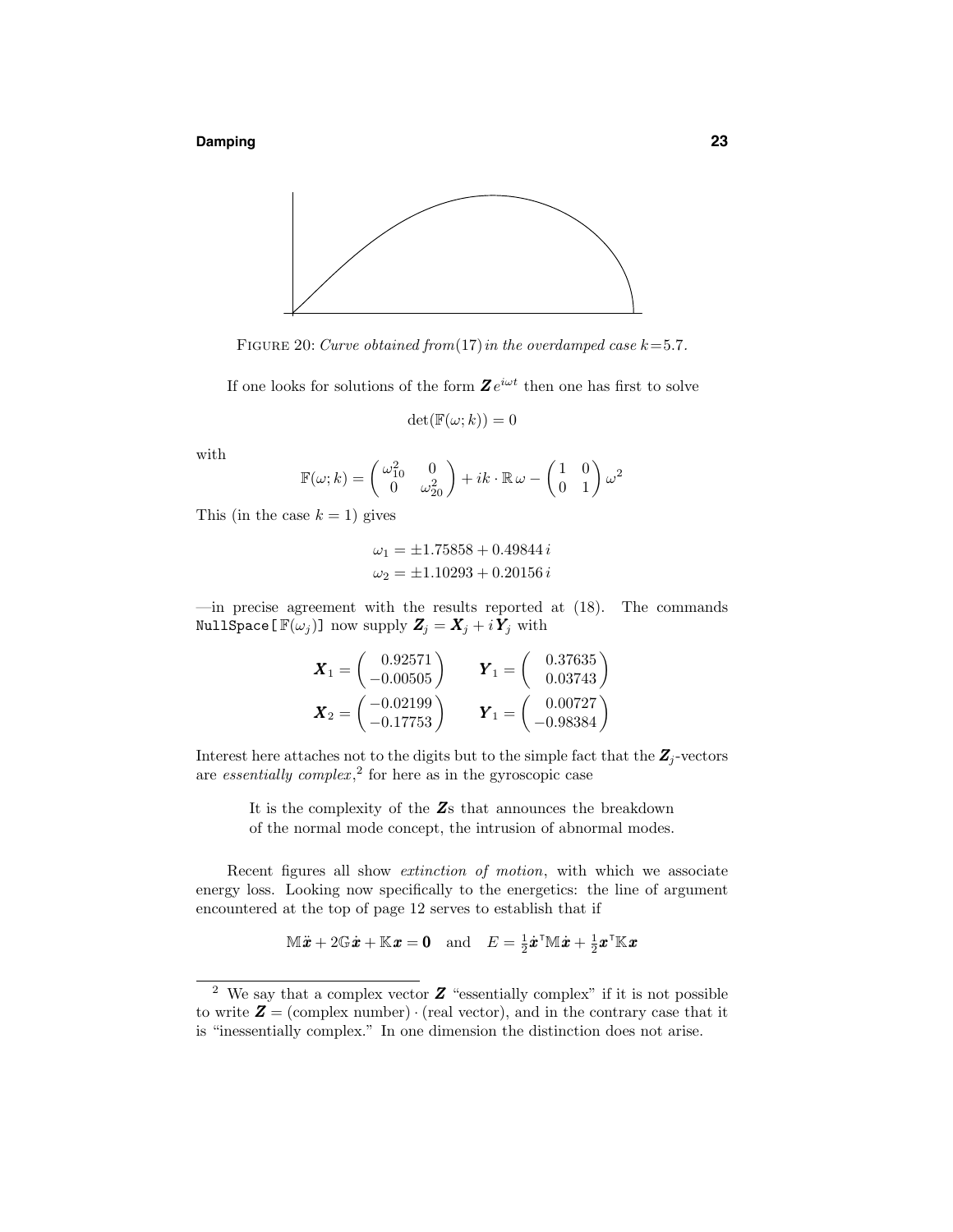then

$$
\dot{E} = -\tfrac{1}{2} \dot{\pmb{x}}^\intercal (\mathbb{G} + \mathbb{G}^\intercal) \dot{\pmb{x}}
$$

It was remarked previously that the antisymmetric part of  $\mathbb{G} = \mathbb{S} + \mathbb{A}$  does not contribute to energy dissipation. What we have just established is that the symmetric part, on the other hand, does: we have

$$
\dot{E} = -\dot{\pmb{x}}^\intercal \mathbb{S} \, \dot{\pmb{x}}
$$

which in electrical applications reads  $\dot{E} = -\dot{\boldsymbol{q}}^{\mathrm{T}} \mathbb{R} \dot{\boldsymbol{q}}$  and is called " $I^2 R$  loss."

**6. Introduction of inflating coordinates.** We have the shift rule

$$
e^{-\mathbb{G}t} \mathbb{D} e^{\mathbb{G}t} = (\mathbb{D} + \mathbb{G}) \quad : \quad \mathbb{D} \equiv \frac{d}{dt} \mathbb{I}
$$

from which it follows in particular that  $D^2e^{\mathbb{G}t}\mathbf{y} = e^{\mathbb{G}t}\{\ddot{\mathbf{y}} + 2\mathbb{G}\dot{\mathbf{y}} + \mathbb{G}^2\mathbf{y}\}\.$  So if vectors *y* and *z* stand in the relation  $z = e^{Gt}y$  then

$$
\ddot{\mathbf{z}} = e^{\mathbb{G}t} \{ \ddot{\mathbf{y}} + 2\mathbb{G}\dot{\mathbf{y}} + \mathbb{G}^2 \mathbf{y} \}
$$

 $\text{Adding a term } e^{\mathbb{G}t} \big\{ \Omega_0^2 \, \pmb{y} - \mathbb{G}^2 \, \pmb{y} \big\} \text{ amounts to adding a term } \big\{ e^{\mathbb{G}t} \, \Omega_0^2 \, e^{-\mathbb{G}t} \pmb{z} - \mathbb{G}^2 \pmb{z} \big\}$ on the left. We conclude that

$$
\ddot{\boldsymbol{y}} + 2 \mathbb{G} \dot{\boldsymbol{y}} + \Omega_0^2 \boldsymbol{y} = \boldsymbol{0} \quad \Longleftrightarrow \quad e^{\mathbb{G}t} \big\{ \ddot{\boldsymbol{y}} + 2 \mathbb{G} \dot{\boldsymbol{y}} + \Omega_0^2 \boldsymbol{y} \big\} = \boldsymbol{0}
$$

which is in turn equivalent to

$$
\ddot{\mathbf{z}} + \Omega^2(t)\mathbf{z} = \mathbf{0} \quad \text{with} \quad \Omega^2(t) = e^{\mathbb{G}t}\,\Omega_0^2\,e^{-\mathbb{G}t} - \mathbb{G}^2 \tag{19}
$$

No use has been made here of the symmetry properties of G: if we understand  $G$  to be antisymmetric we recover (13), from which a gyroscopic term had been removed. But if  $\mathbb{G}$  is symmetric then it is a damping term that has been eliminated from (19).

To see how this works in a concrete case I return to (17). Looking to the case  $k = \frac{1}{10}$ , we have  $\mathbb{G} = \frac{1}{20} \mathbb{R}$  (which has eigenvalues  $\{0.05, 0.02\}$ ), command MatrixExp[G*t*] and obtain

$$
e^{\mathbb{G}t} = \begin{pmatrix} 0.99488 & 0.07139 \\ 0.07139 & 0.00512 \end{pmatrix} e^{0.05t} + \begin{pmatrix} 0.00512 & -0.07139 \\ -0.07139 & 0.99488 \end{pmatrix} e^{0.02t}
$$

We use DSolve to produce  $y(t)$  and then construct

$$
\boldsymbol{z}(t) = e^{\mathbb{G}t}\boldsymbol{y}(t)
$$

FIGURE 21 shows a typical result of such a procedure. In the one-dimensional theory of damped oscillators it is my experience that inflating coordinates can be used to good advantage, but in the present context I can't claim them to be good for much beyond the production of pretty pictures.